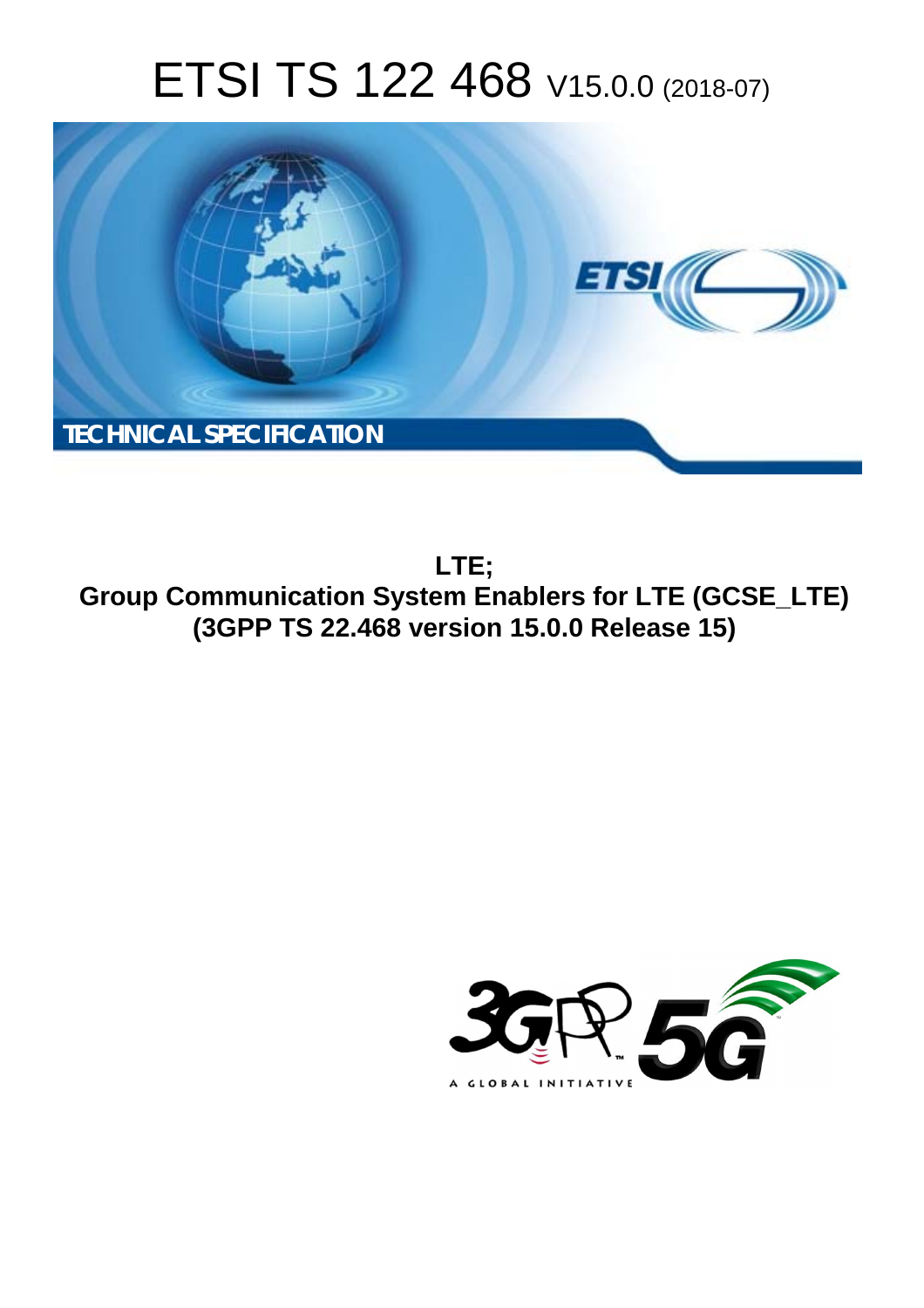Reference RTS/TSGS-0122468vf00

Keywords

LTE

### *ETSI*

#### 650 Route des Lucioles F-06921 Sophia Antipolis Cedex - FRANCE

Tel.: +33 4 92 94 42 00 Fax: +33 4 93 65 47 16

Siret N° 348 623 562 00017 - NAF 742 C Association à but non lucratif enregistrée à la Sous-Préfecture de Grasse (06) N° 7803/88

#### *Important notice*

The present document can be downloaded from: <http://www.etsi.org/standards-search>

The present document may be made available in electronic versions and/or in print. The content of any electronic and/or print versions of the present document shall not be modified without the prior written authorization of ETSI. In case of any existing or perceived difference in contents between such versions and/or in print, the only prevailing document is the print of the Portable Document Format (PDF) version kept on a specific network drive within ETSI Secretariat.

Users of the present document should be aware that the document may be subject to revision or change of status. Information on the current status of this and other ETSI documents is available at <https://portal.etsi.org/TB/ETSIDeliverableStatus.aspx>

If you find errors in the present document, please send your comment to one of the following services: <https://portal.etsi.org/People/CommiteeSupportStaff.aspx>

#### *Copyright Notification*

No part may be reproduced or utilized in any form or by any means, electronic or mechanical, including photocopying and microfilm except as authorized by written permission of ETSI. The content of the PDF version shall not be modified without the written authorization of ETSI. The copyright and the foregoing restriction extend to reproduction in all media.

> © ETSI 2018. All rights reserved.

**DECT**TM, **PLUGTESTS**TM, **UMTS**TM and the ETSI logo are trademarks of ETSI registered for the benefit of its Members. **3GPP**TM and **LTE**TM are trademarks of ETSI registered for the benefit of its Members and of the 3GPP Organizational Partners. **oneM2M** logo is protected for the benefit of its Members.

**GSM**® and the GSM logo are trademarks registered and owned by the GSM Association.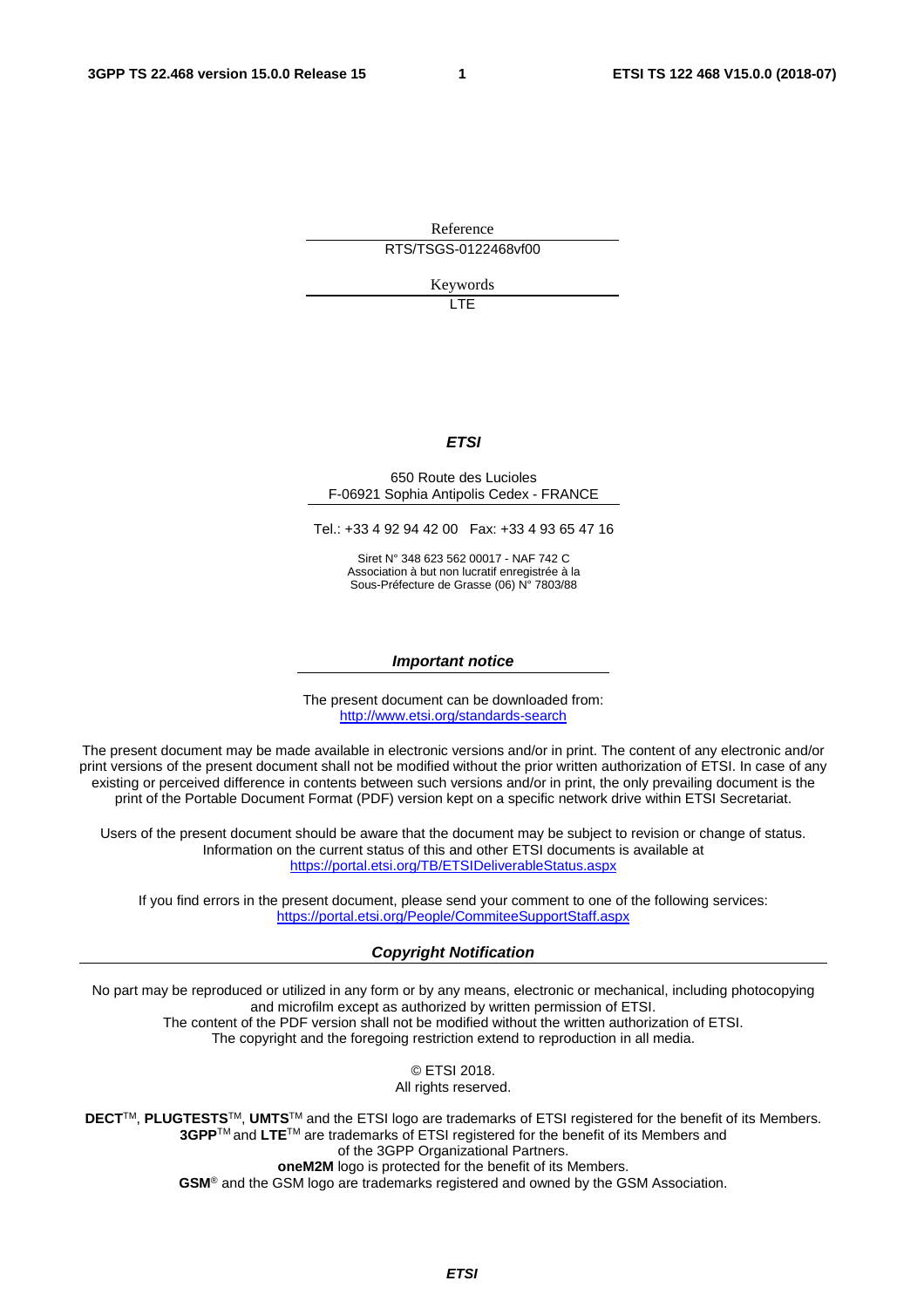## Intellectual Property Rights

#### Essential patents

IPRs essential or potentially essential to normative deliverables may have been declared to ETSI. The information pertaining to these essential IPRs, if any, is publicly available for **ETSI members and non-members**, and can be found in ETSI SR 000 314: *"Intellectual Property Rights (IPRs); Essential, or potentially Essential, IPRs notified to ETSI in respect of ETSI standards"*, which is available from the ETSI Secretariat. Latest updates are available on the ETSI Web server ([https://ipr.etsi.org/\)](https://ipr.etsi.org/).

Pursuant to the ETSI IPR Policy, no investigation, including IPR searches, has been carried out by ETSI. No guarantee can be given as to the existence of other IPRs not referenced in ETSI SR 000 314 (or the updates on the ETSI Web server) which are, or may be, or may become, essential to the present document.

#### **Trademarks**

The present document may include trademarks and/or tradenames which are asserted and/or registered by their owners. ETSI claims no ownership of these except for any which are indicated as being the property of ETSI, and conveys no right to use or reproduce any trademark and/or tradename. Mention of those trademarks in the present document does not constitute an endorsement by ETSI of products, services or organizations associated with those trademarks.

## Foreword

This Technical Specification (TS) has been produced by ETSI 3rd Generation Partnership Project (3GPP).

The present document may refer to technical specifications or reports using their 3GPP identities, UMTS identities or GSM identities. These should be interpreted as being references to the corresponding ETSI deliverables.

The cross reference between GSM, UMTS, 3GPP and ETSI identities can be found under [http://webapp.etsi.org/key/queryform.asp.](http://webapp.etsi.org/key/queryform.asp)

## Modal verbs terminology

In the present document "**shall**", "**shall not**", "**should**", "**should not**", "**may**", "**need not**", "**will**", "**will not**", "**can**" and "**cannot**" are to be interpreted as described in clause 3.2 of the [ETSI Drafting Rules](https://portal.etsi.org/Services/editHelp!/Howtostart/ETSIDraftingRules.aspx) (Verbal forms for the expression of provisions).

"**must**" and "**must not**" are **NOT** allowed in ETSI deliverables except when used in direct citation.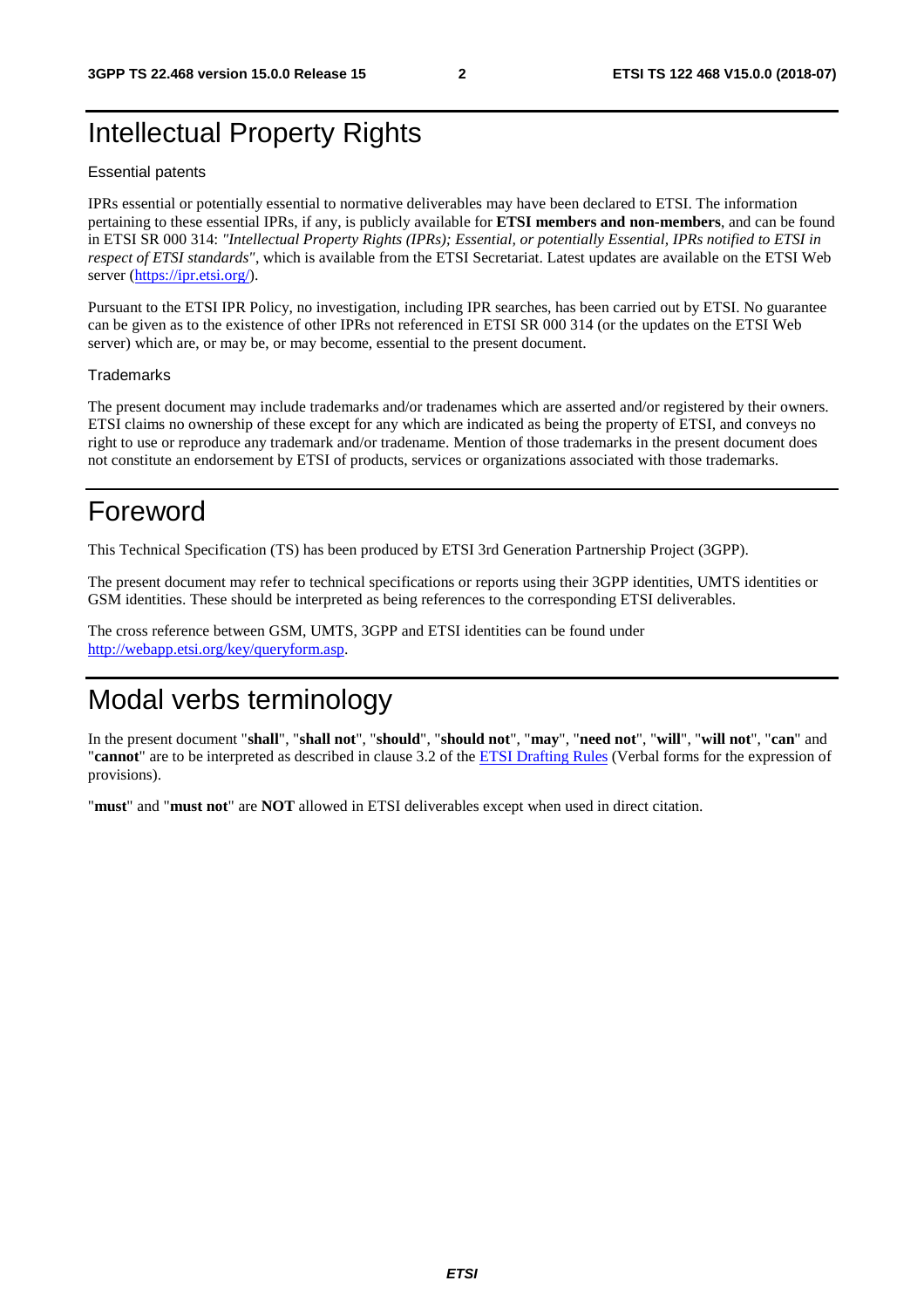$\mathbf{3}$ 

## Contents

| 1                  |                               |  |  |  |  |  |  |
|--------------------|-------------------------------|--|--|--|--|--|--|
| 2                  |                               |  |  |  |  |  |  |
| 3                  |                               |  |  |  |  |  |  |
| 3.1                |                               |  |  |  |  |  |  |
| 3.2                |                               |  |  |  |  |  |  |
| 4                  |                               |  |  |  |  |  |  |
| 4.1                |                               |  |  |  |  |  |  |
| 4.2                |                               |  |  |  |  |  |  |
| 5                  |                               |  |  |  |  |  |  |
| 5.1                |                               |  |  |  |  |  |  |
| 5.1.1              |                               |  |  |  |  |  |  |
| 5.1.2              |                               |  |  |  |  |  |  |
| 5.1.3              |                               |  |  |  |  |  |  |
| 5.1.4              |                               |  |  |  |  |  |  |
| 5.1.5<br>5.1.6     |                               |  |  |  |  |  |  |
| 5.2                |                               |  |  |  |  |  |  |
| 5.2.1              |                               |  |  |  |  |  |  |
| 5.2.2              |                               |  |  |  |  |  |  |
| 5.3                |                               |  |  |  |  |  |  |
| 5.3.1              |                               |  |  |  |  |  |  |
| 5.3.2              |                               |  |  |  |  |  |  |
| 5.3.3<br>5.3.4     |                               |  |  |  |  |  |  |
| 5.3.5              |                               |  |  |  |  |  |  |
| 5.3.6              |                               |  |  |  |  |  |  |
|                    |                               |  |  |  |  |  |  |
| 6<br>6.1           |                               |  |  |  |  |  |  |
| 6.2                |                               |  |  |  |  |  |  |
|                    |                               |  |  |  |  |  |  |
|                    | <b>Annex A (informative):</b> |  |  |  |  |  |  |
| A.1                |                               |  |  |  |  |  |  |
| A.1.1<br>A.1.2     |                               |  |  |  |  |  |  |
| A.1.3              |                               |  |  |  |  |  |  |
| A.1.3.1            |                               |  |  |  |  |  |  |
| A.1.3.2            |                               |  |  |  |  |  |  |
| A.1.3.3            |                               |  |  |  |  |  |  |
| A.1.3.4            |                               |  |  |  |  |  |  |
| A.1.3.5            |                               |  |  |  |  |  |  |
| A.1.3.6<br>A.1.3.7 |                               |  |  |  |  |  |  |
| A.1.3.8            |                               |  |  |  |  |  |  |
| A.1.4              |                               |  |  |  |  |  |  |
|                    |                               |  |  |  |  |  |  |
| A.2<br>A.2.1       |                               |  |  |  |  |  |  |
|                    |                               |  |  |  |  |  |  |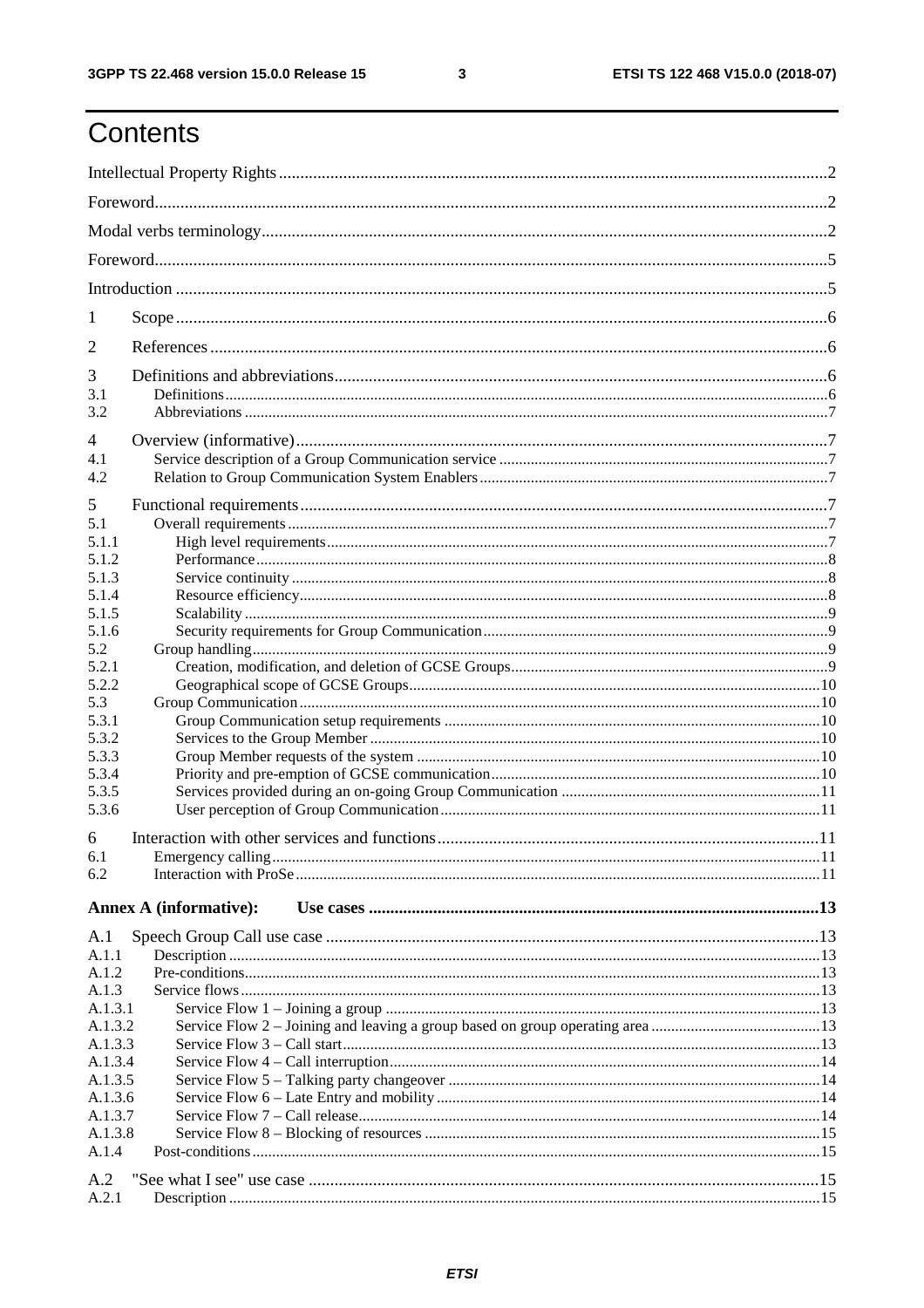$\overline{\mathbf{4}}$ 

| A.2.2                         |                               |  |
|-------------------------------|-------------------------------|--|
| A.2.3                         |                               |  |
| A.2.4                         |                               |  |
| A.2.5                         |                               |  |
| A.3                           |                               |  |
| A.3.1                         |                               |  |
| A.3.2                         |                               |  |
| A.3.3                         |                               |  |
| A.3.4                         |                               |  |
| A.3.5                         |                               |  |
|                               | <b>Annex B</b> (informative): |  |
|                               | <b>Annex C</b> (informative): |  |
| <b>Annex D</b> (informative): |                               |  |
|                               |                               |  |
|                               |                               |  |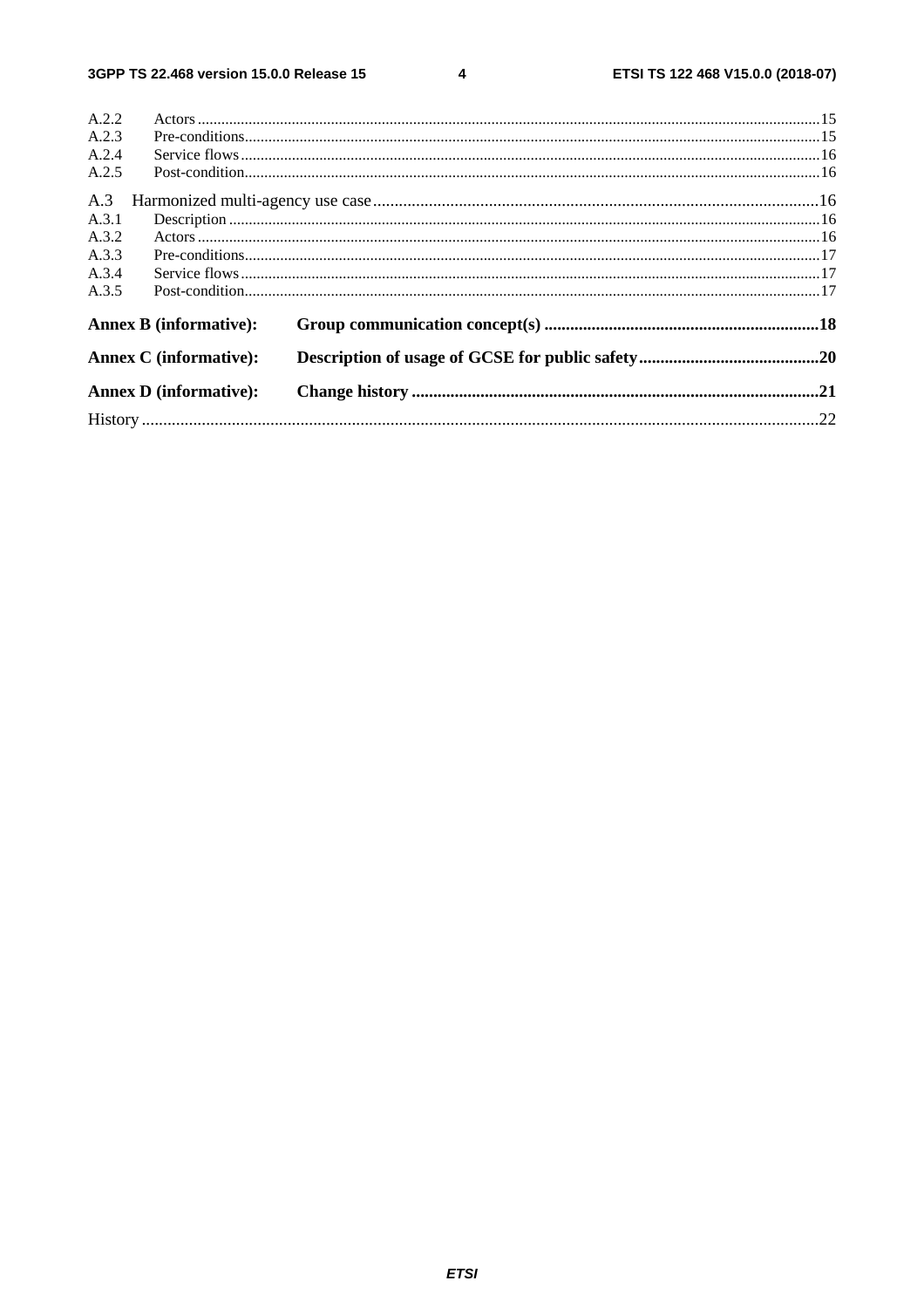## Foreword

This Technical Specification has been produced by the 3rd Generation Partnership Project (3GPP).

The contents of the present document are subject to continuing work within the TSG and may change following formal TSG approval. Should the TSG modify the contents of the present document, it will be re-released by the TSG with an identifying change of release date and an increase in version number as follows:

Version x.y.z

where:

- x the first digit:
	- 1 presented to TSG for information;
	- 2 presented to TSG for approval;
	- 3 or greater indicates TSG approved document under change control.
- y the second digit is incremented for all changes of substance, i.e. technical enhancements, corrections, updates, etc.
- z the third digit is incremented when editorial only changes have been incorporated in the document.

## Introduction

To position 3GPP radio as technology for critical communications such as public safety, Group Communication is needed.

Group Communication function complements its sibling communication feature of proximity-based services (ProSe).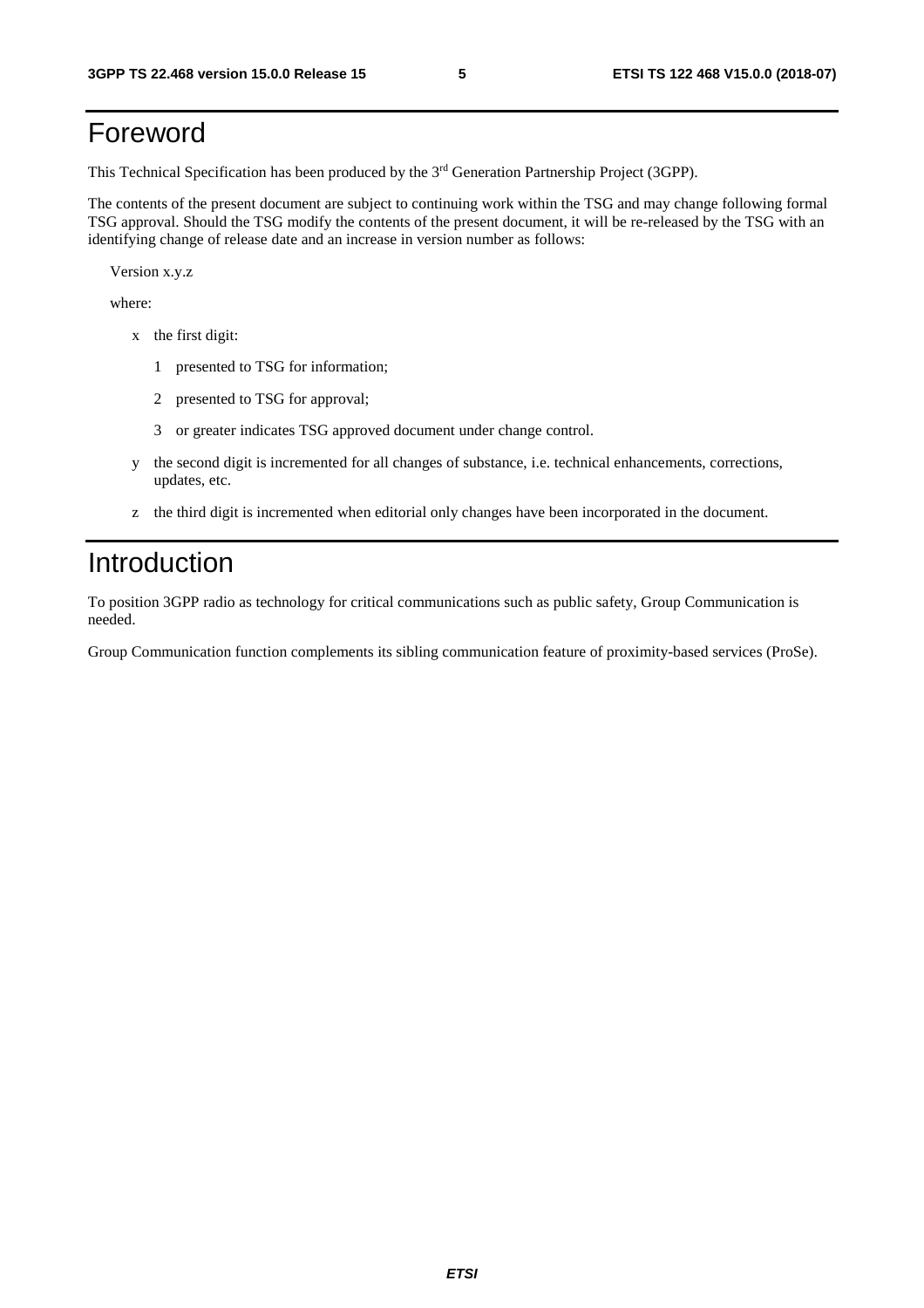## 1 Scope

The present document collects the requirements as relevant to improve the 3GPP system to support Group Communication over LTE for Public Safety and Critical Communication.

The US requirements as specified in NPSTC (Mission Critical Voice Requirements) [2], [3], [4], the TETRA + Critical Communications Association (TCCA) [8] and ITU [6], [7] inputs are taken as starting point.

Other regional requirements may also be reflected in the work. The requirements are worded in a way to easily accommodate future requirements from other regions or stakeholders.

## 2 References

The following documents contain provisions which, through reference in this text, constitute provisions of the present document.

- References are either specific (identified by date of publication, edition number, version number, etc.) or non-specific.
- For a specific reference, subsequent revisions do not apply.
- For a non-specific reference, the latest version applies. In the case of a reference to a 3GPP document (including a GSM document), a non-specific reference implicitly refers to the latest version of that document *in the same Release as the present document*.
- [1] 3GPP TR 21.905: "Vocabulary for 3GPP Specifications".
- [2] Recommended Minimum Technical Requirements to Ensure Nationwide Interoperability for the Nationwide Public Safety Broadband Network, Final Report, NPSTC BBWG, May 22, 2012.
- [3] Mission Critical Voice Communications Requirements for Public Safety, NPSTC BBWG, August 30, 2011.
- [4] Public Safety Broadband High-Level Statement of Requirements for FirstNet Consideration, NPSTC Report Rev B, June 13, 2012.
- [5] 3GPP TS 22.101: "Service aspects; Service principles".
- [6] ITU-T Recommendation G.114 One-Way Transmission Time, May 2003.
- [7] ITU-T Recommendation Y.1541 Network Performance Objectives for IP-Based Services, December 2011
- [8] ETSI ETR 086: "Trans European Trunked Radio (TETRA) System; Technical Requirements Specification Part 1: Voice plus Data (V+D) systems", January 1994.
- [9] 3GPP TS 22.278: "Service requirements for the Evolved Packet System (EPS)".

## 3 Definitions and abbreviations

## 3.1 Definitions

For the purposes of the present document, the terms and definitions given in TR 21.905 [1] and the following apply. A term defined in the present document takes precedence over the definition of the same term, if any, in TR 21.905 [1].

**Group Member:** A user assigned to a GCSE Group.

**GCSE Group:** A set of Group Members.

**Receiver Group Member:** A Group Member of a GCSE Group that has interest expressed in receiving ongoing or future Group Communications of that GCSE Group.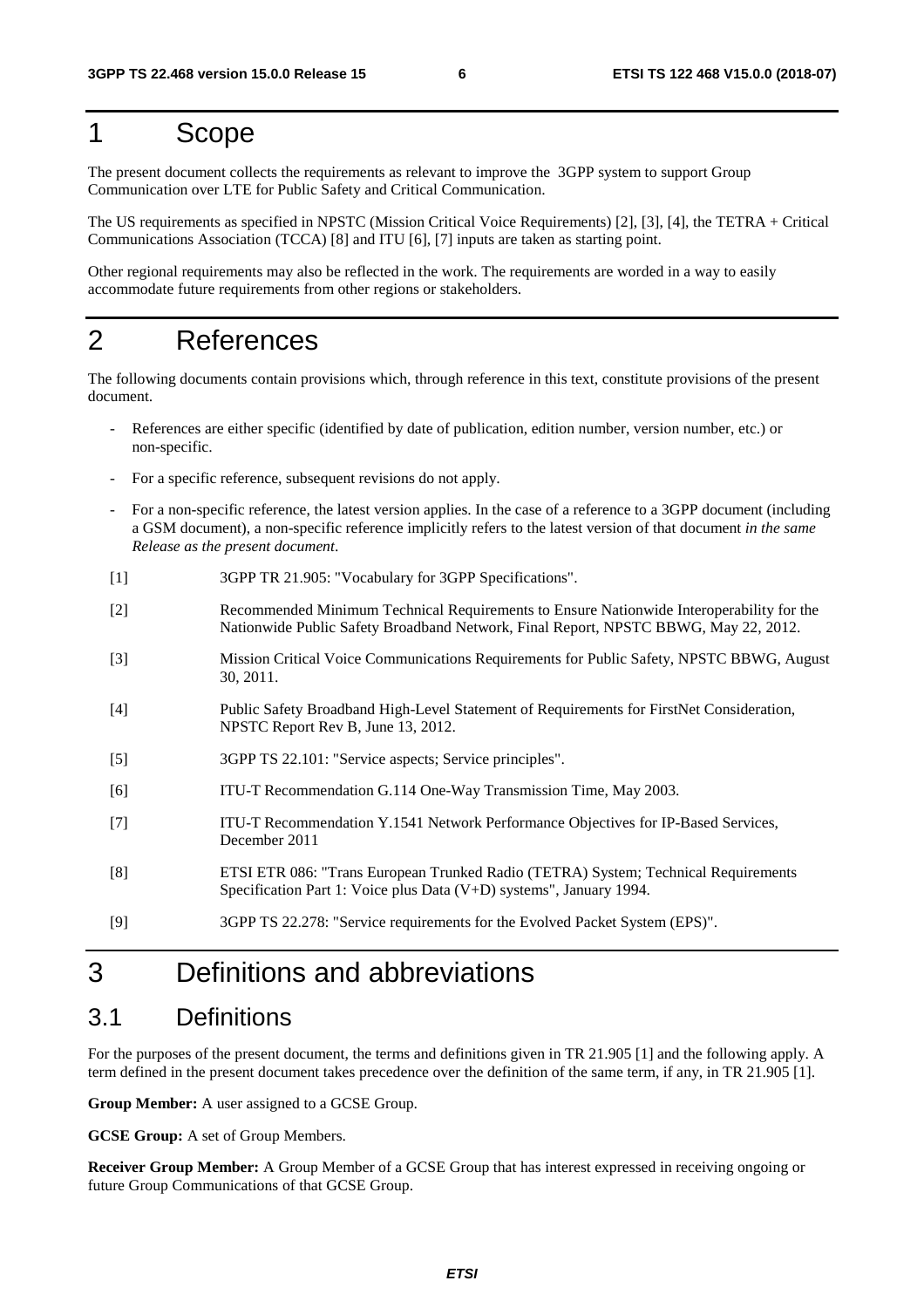**Transmitter Group Member:** A Group Member of a GCSE Group that is authorized to transmit an ongoing or future Group Communications for that GCSE Group.

**Group Communication:** Communication from Transmitter Group Members to Receiver Group Members.

**Group Communication System Enabler (GCSE):** A 3GPP feature enabling an application layer functionality to provide Group Communication.

**Multipoint Service**: A service used to distribute the same content to many UEs in a resource efficient way.

## 3.2 Abbreviations

For the purposes of the present document, the abbreviations given in TR 21.905 [1] and the following apply. An abbreviation defined in the present document takes precedence over the definition of the same abbreviation, if any, in TR 21.905 [1].

| <b>CN</b>    | Core Network                                |
|--------------|---------------------------------------------|
| <b>GCSE</b>  | Group Communication System Enabler          |
| LMR          | Land Mobile Radio                           |
| ProSe        | <b>Proximity Services</b>                   |
| <b>PTT</b>   | Push to Talk                                |
| <b>RAN</b>   | Radio Access Network                        |
| <b>TETRA</b> | <b>TErrestrial Trunked Radio</b>            |
| <b>TCCA</b>  | TETRA + Critical Communications Association |

## 4 Overview (informative)

## 4.1 Service description of a Group Communication service

A Group Communication Service is intended to provide a fast and efficient mechanism to distribute the same content to multiple users in a controlled manner. As an example, the concept of group communications is used extensively in the operation of classical Land Mobile Radio (LMR) systems used for, but not limited to, Public Safety organizations. At the moment, the primary use of a Group Communication Service in LMR is to provide "Push to Talk" (PTT) functionality, so a Group Communication Service based on the 3GPP system should enable PTT voice communications with comparable performance.

The service should allow flexible modes of operation as the users and the environment they are operating in evolves. For example, the capabilities of the 3GPP system allow for broadband communication, so Group Communication Service is expected to support, voice, video or, more general, data communication. Also the 3GPP system can allow users to communicate to several groups at the same time in parallel e.g. voice to one group, different streams of video or data to several other groups.

The users of Group Communication Service are organised into groups; a user can be member of more than one group.

## 4.2 Relation to Group Communication System Enablers

The requirements listed in the present document shall serve as requirements to develop enablers; i.e. modular functions and open interfaces (e.g. a resource efficient distribution mechanism) that can be used to design Group Communication Services. This is to flexibly accommodate the different operational requirements on Group Communication Services that are expected to be different for various types of user groups (e.g. police or fire brigade), or from country to country.

## 5 Functional requirements

## 5.1 Overall requirements

### 5.1.1 High level requirements

The ability to make use of the Group Communication System Enabler provided by the 3GPP system shall be enabled on a Group Member basis.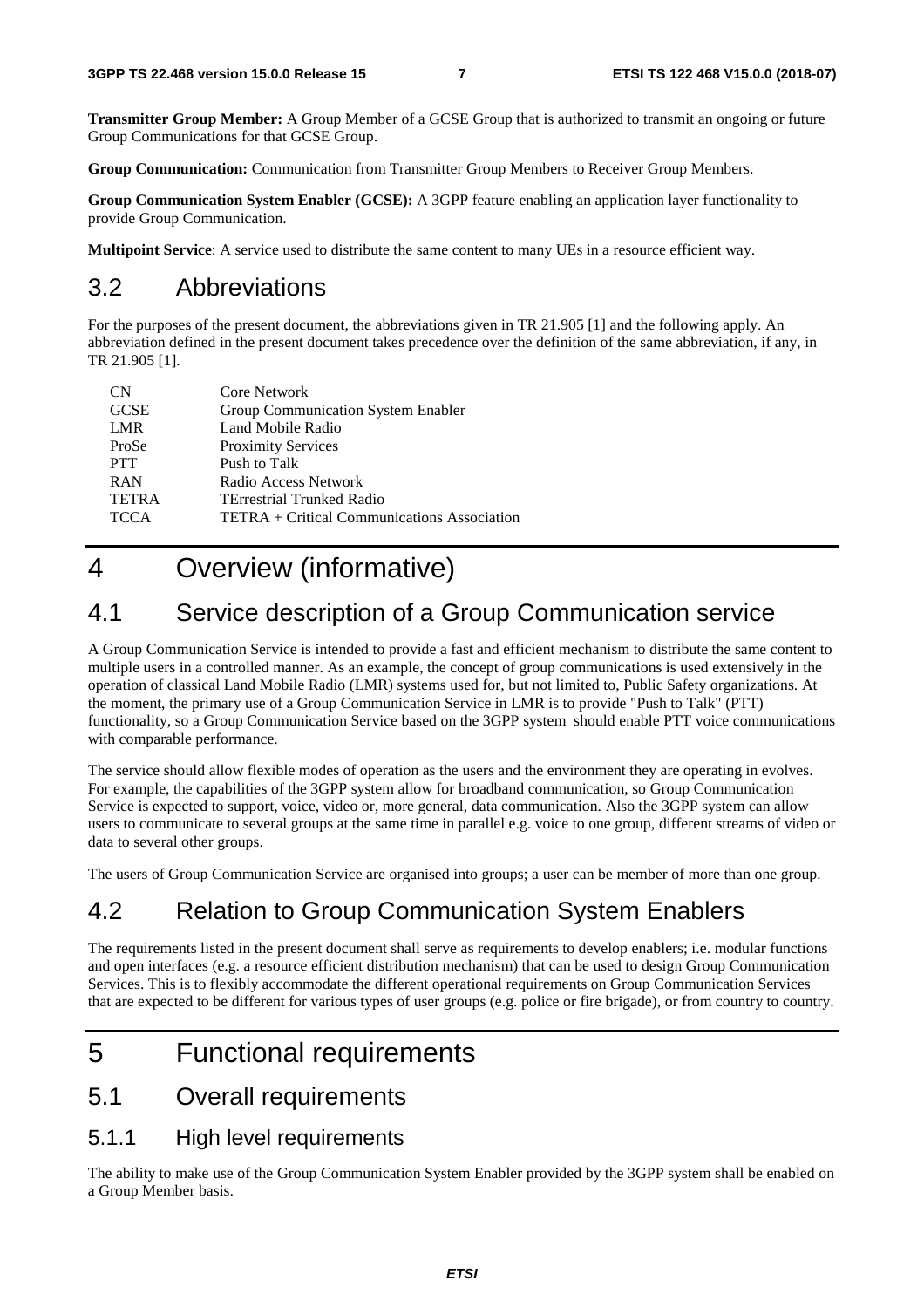The system shall provide a mechanism to indicate network support of Group Communication System Enabler to the UE.

The UE shall have the ability to indicate the network support of Group Communication System Enabler to the user.

Group Communication System Enabler shall support various media such as conversational type communication (e.g. voice, video) or streaming (e.g. video) or data (e.g. messaging) or a combination of them.

The system shall be able to uniquely identify a GCSE group. The system shall be able to uniquely identify a Group Member within a GCSE group

The system shall provide a mechanism to send a Group Communication to all Receiver Group Members.

Only Receiver Group Members of the GCSE Group shall be able to receive from that GCSE Group via Group Communication.

The system shall be able to authorise a Group Member to become a Transmitter Group Member.

A Transmitter Group Member shall be able to transmit to a GCSE Group that it is a member of, with or without being a Receiver Group Member of that GCSE Group.

The interface between the GCSE client on the UE and the network shall be an open interface.

Note 1: As GCSE Groups can be composed of users from different agencies in different territories using GCSE clients provided by different manufacturers it is essential that multi-vendor interworking is facilitated. The network shall provide a third party interface for Group Communication. This implies that the interface supports e.g. charging and authentication/authorisation.

The system shall provide a mechanism for a Group Member that is not connected via a 3GPP network, to communicate in a Group Communication for a GCSE Group that it is a member of.

Note 2: This requirement accommodates the need to support a console-type dispatching device, which is most often a wired device used in Group Communications by Public Safety.

### 5.1.2 Performance

The system shall be optimized to minimize the time intervals related to the use of Group Communication.

The recommended time intervals specified below are for consideration in the development of detailed RAN/CN requirements, and the evaluation of architecture solutions.

The system should provide a mechanism to support a Group Communication end-to-end setup time less than or equal to 300ms. It is assumed that this value is for an uncontended network, where there is no presence checking and no acknowledgements requested from Receiver Group Member(s). The end-to-end setup time is defined as the time between when a Group Member initiates a Group Communication request on a UE and the point when this Group Member can start sending start sending a voice or data communication.

The time from when a UE requests to join an ongoing Group Communication to the time that it receives the Group Communication should be less than or equal to 300ms.

Note: The 300 ms indicated in the preceding requirements is based on requirements from ETSI ETR 086 [8] for legacy TETRA mission critical voice systems. It is understood that these requirements are particularly important for half duplex voice communication and other data that is delay sensitive. These requirements may not be met in some cases where the data is delay insensitive e.g., a large document and/or where the type of Group Communication requires acknowledgement(s) from Receiver Group Members before it is allowed to proceed.

The end to end delay for media transport for Group Communications should be less than or equal to 150 ms [6, 7].

### 5.1.3 Service continuity

When UEs are moving among cells during Group Communication, service continuity shall be supported.

### 5.1.4 Resource efficiency

The system shall provide a mechanism to efficiently distribute data for Group Communication.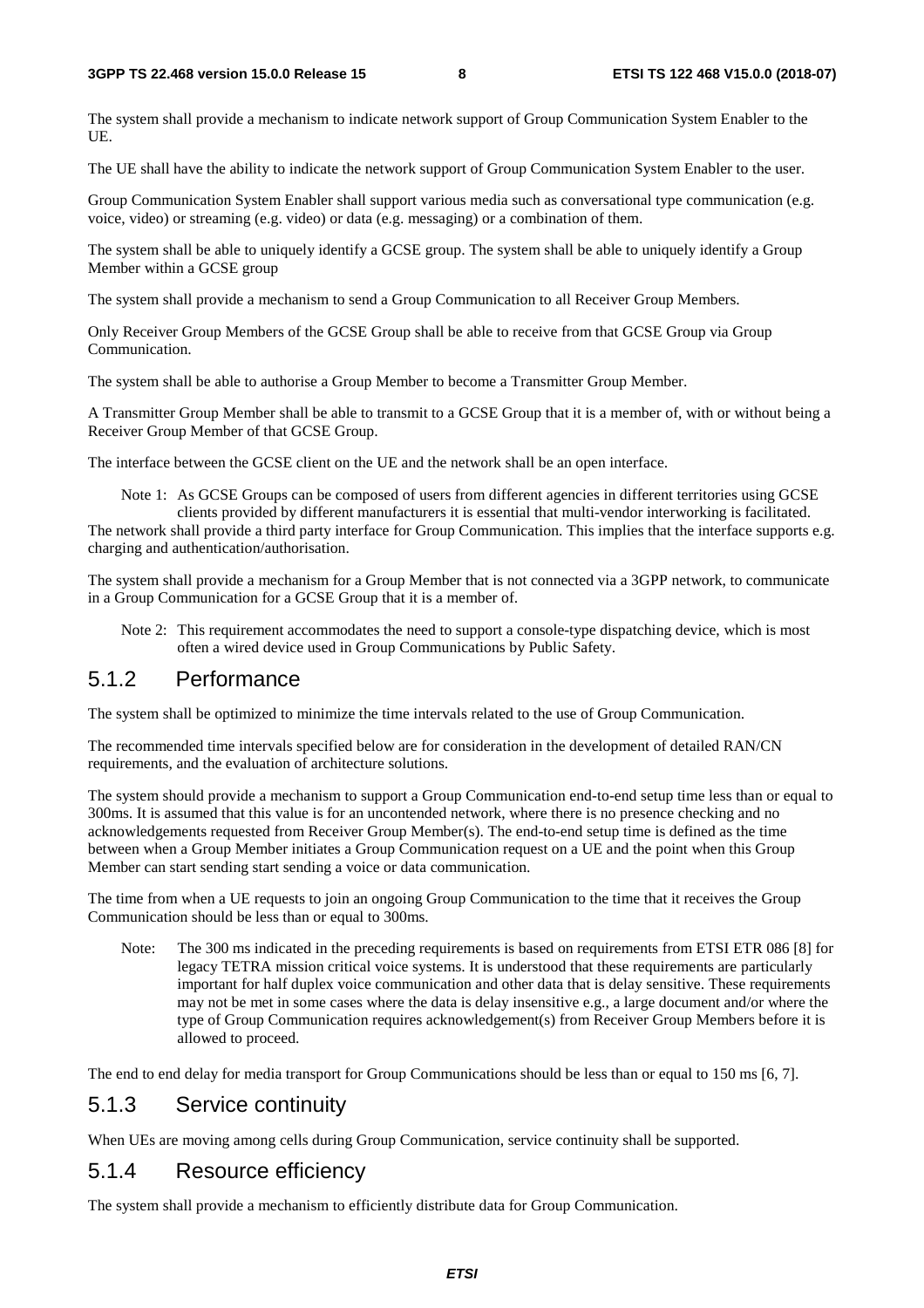### 5.1.5 Scalability

The number of Receiver Group Members in any area may be unlimited

The system shall support multiple distinct Group Communications in parallel to any one UE that is capable of supporting that number of distinct Group Communications in parallel. The mechanisms defined shall allow future extension of the number of distinct Group Communications supported in parallel.

Note: This includes both multiple Group Communications within the same GCSE Group, and multiple Group Communications associated with multiple GCSE Groups. The actual number of such Group Communications achievable and desirable will depend on the type of media.

### 5.1.6 Security requirements for Group Communication

The system shall support at least the same security level for Group Communication (e.g. for Authentication, Integrity, Confidentiality and Privacy) as a 3GPP LTE packet data bearer.

### 5.1.7 Charging requirements for Group Communication

The system shall support the collection of resource and service usage information for Group Communication.

### 5.1.8 Roaming and network interworking requirements

The system shall support the transmitting and/or receiving of Group Communication by Group Members that are roaming.

Subject to operator agreement, the system shall be able to support Group Communications where Group Members are attached to different PLMNs.

An interface shall be provided to enable Group Communication interworking between a network offering GCSE-based Group Communication Services with either or both of:

- another 3GPP network offering GCSE-based Group Communication Services,
- a non-3GPP network offering group communication services.

### 5.1.9 High availability of Group Communication

The system shall be capable of achieving high levels of availability for Group Communications utilising GCSE, e.g. by seeking to avoid single points of failure in the GCSE architecture and/or by including recovery procedures from network failures.

## 5.2 Group handling

## 5.2.1 Creation, modification, and deletion of GCSE Groups

The system shall provide a mechanism for the dynamic creation, modification, and deletion of GCSE Groups.

Information additional to the set of Group Members shall be associated with a GCSE Group, to be used by the system to identify the GCSE Group and to specify attributes that determine how it is changed and used. This may be used to, e.g. define which Group Members are authorized for administrative functions, and whether the GCSE Group can be relayed via ProSe.

The system shall provide notification of the creation or deletion of a GCSE Group to its Group Members.

If authorised, a user shall be able to request and receive a list of all the GCSE Groups for which it is a Group Member.

A mechanism shall be provided such that, if authorized, a user may modify information associated with a GCSE Group, add or remove Group Members of a GCSE Group, or create/delete a GCSE Group.

If authorized, a user shall be able to request and receive a list of Group Members of a particular GCSE Group.

If authorized, a user shall be able to request a notification for when specific or any Group Member(s) is added to or removed from a particular GCSE Group.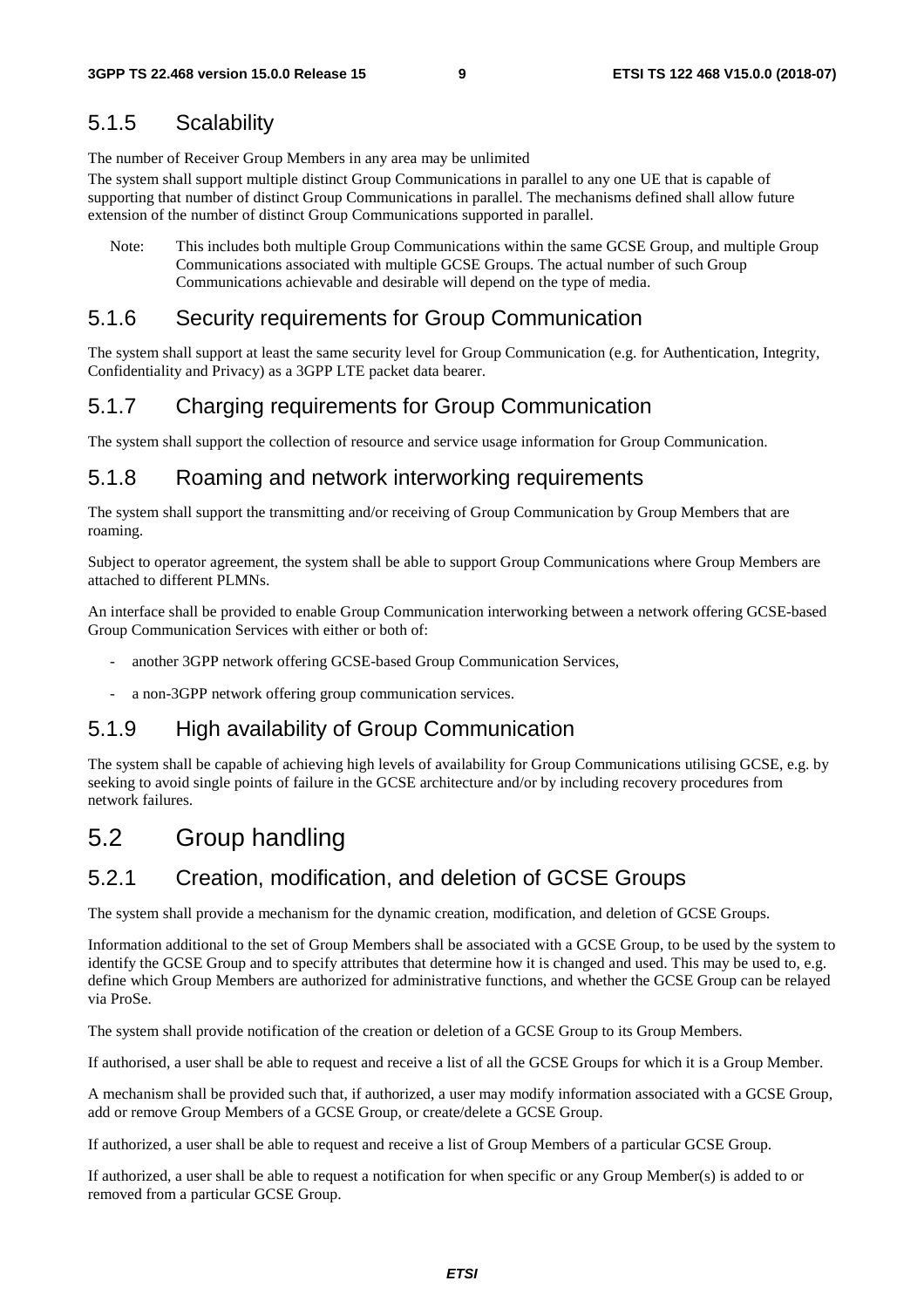The system shall provide a mechanism to remotely configure a UE with any GCSE related information.

## 5.2.2 Geographical scope of GCSE Groups

GCSE Groups shall by definition be of system wide scope. Optionally, GCSE Groups may be geographically restricted.

The system shall provide a mechanism to restrict all Group Communications for a given GCSE Group to a defined geographic area. In this case Group Members shall be able to receive and/or transmit only within this geographic area.

The system shall provide a mechanism to redefine the geographic area for a GCSE Group that has a defined geographic area.

The system shall provide a mechanism to override geographic area restrictions for a GCSE Group for a particular Group Communication transmission.

The system shall provide a mechanism to restrict a particular Group Communication transmission to a defined geographic area within the geographical scope of that group. In this case only Receiver Group Members within the geographic area shall receive the Group Communication.

## 5.3 Group Communication

### 5.3.1 Group Communication setup requirements

A Transmitter Group Member shall be able to transmit a Group Communication for a GCSE Group without knowledge of the identities of other GCSE Group Members.

A Group Member shall be able to request to join or leave an established Group Communication.

The system shall provide a mechanism to setup, release, and modify a multipoint service with applicable parameters e.g. QoS, priority.

The system shall validate the parameters received in the request to setup or modify a Group Communication based on the policy specified by the group's subscription information, e.g. checks for QoS, priority.

The system shall provide the means to notify the requesting entity of any updates in the status of an on-going Group Communication.

The system shall provide notification to the requesting entity of the outcome of a request to setup, release, or modify a multipoint service.

### 5.3.2 Services to the Group Member

The system shall provide a mechanism to permit a Group Member to request notification when a Group Communication is initiated using that GCSE group.

The system shall provide notification of a Group Communication to Group Members that have requested notification for the GSCE Group.

### 5.3.3 Group Member requests of the system

A Group Member shall be able to express interest to receive Group Communications when the GCSE Group is used for Group Communications.

The system shall provide a mechanism for a Receiver Group Member receiving a Group Communication to be able to accept, reject, or ignore the Group Communication.

The system shall provide a mechanism for a Receiver Group Member receiving a Group Communication to be required to accept the Group Communication.

## 5.3.4 Priority and pre-emption of GCSE communication

The following requirements apply to the allocation and retention of system resources:

The system shall provide a mechanism to support at least n priority levels for Group Communication.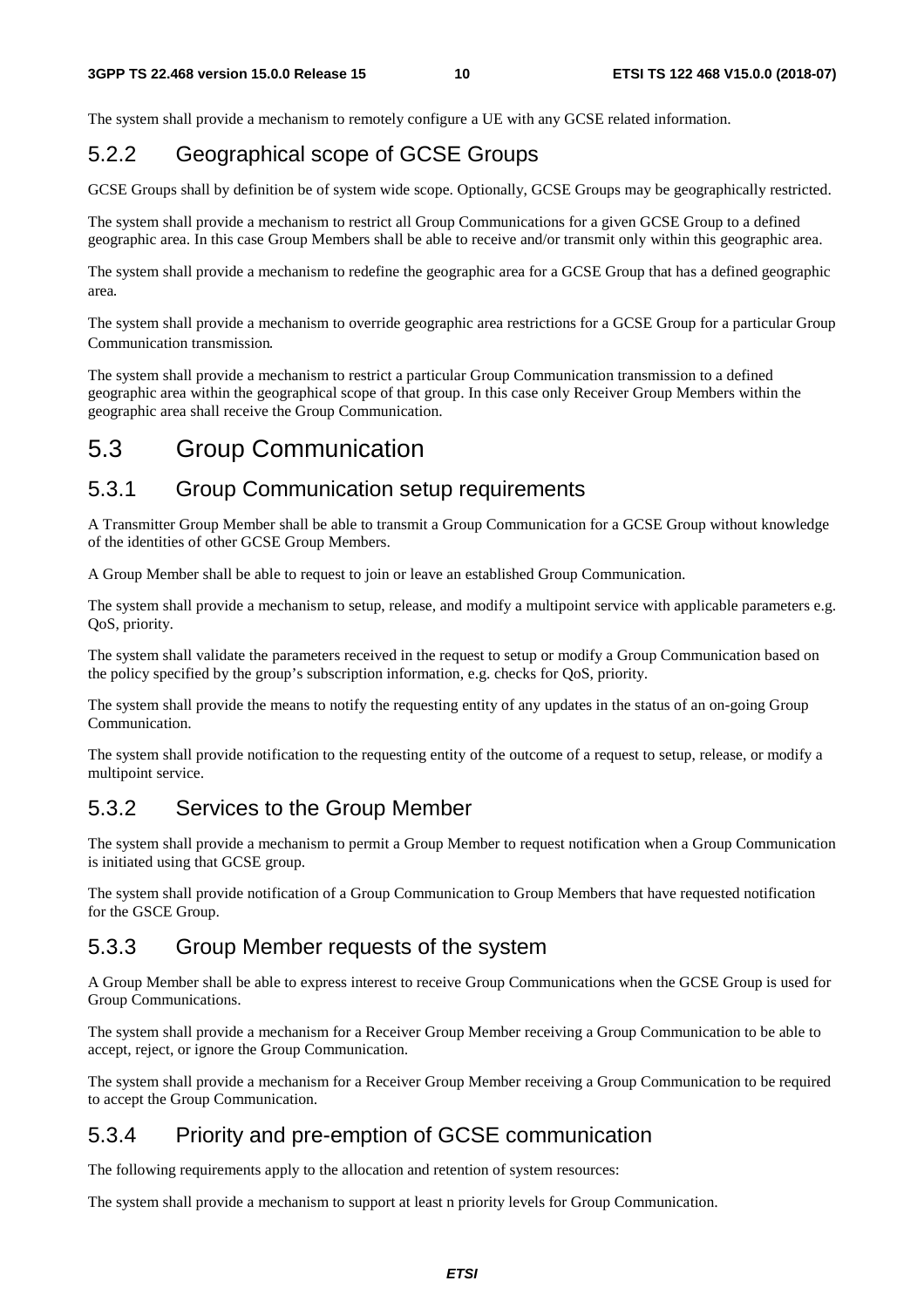The system shall provide a mechanism to support reassignment of Group Communication priority level.

The network operator shall be able to configure each Group Communication priority level with the ability to pre-empt lower priority Group Communications and non-Group Communications traffic.

The system shall provide a mechanism to allow pre-emption of lower priority for Group Communications and non-Group Communications traffic.

Group Members within a GCSE Group shall be able to have different priorities from each other.

## 5.3.5 Services provided during an on-going Group Communication

An entity shall be able to request a notification when a specific Group Member ceases to be a Receiver Group Member.

A Receiver Group Member ceases to be a Receiver Group Member of a certain group by:

- user decision
- third party decision
- after a service dependent amount of time
- after a system configurable amount of time of unavailability.

A notification shall be provided to the requesting entity when a specific Group Member ceases to be a Receiver Group Member.

Note: During the lifetime of a Group Communication the Receiver Group Members of the Group Communication may change. In the case where there are no Receiver Group Members, Transmitter Group Members would need to know that there are no other Receiver Group Members, and when another Receiver Group Member returns to the Group Communication.

A Transmitter Group Member ceases to be a Transmitter Group Member of a certain group by:

- user decision
- third party decision
- after a service dependent amount of time
- after a system configurable amount of time of unavailability.

## 5.3.6 User perception of Group Communication

All Receiver Group Members in a given area shall receive the Group Communication at the same time according to user perception.

All changes to the GCSE Group (e.g., adding or removing group members) shall take effect as soon as possible.

All changes to the set of Receiver Group Members shall take effect in the Group Communication as soon as possible.

## 6 Interaction with other services and functions

## 6.1 Emergency calling

The ability for a UE to make an emergency call (3GPP TS 22.101 [5]) shall be unaffected by being in a Group Communication.

## 6.2 Interaction with ProSe

If the 3GPP system supports ProSe, the 3GPP system shall be able to make use of ProSe Group Communication and the public safety ProSe UE-to-Network Relay for Group Communication, subject to operator policies and UE capabilities or settings.

A public safety ProSe-enabled UE not served by a public safety enabled 3GPP system shall be able to support Group Communication based on ProSe Communication paths. A public safety ProSe-enabled UE shall be able to dynamically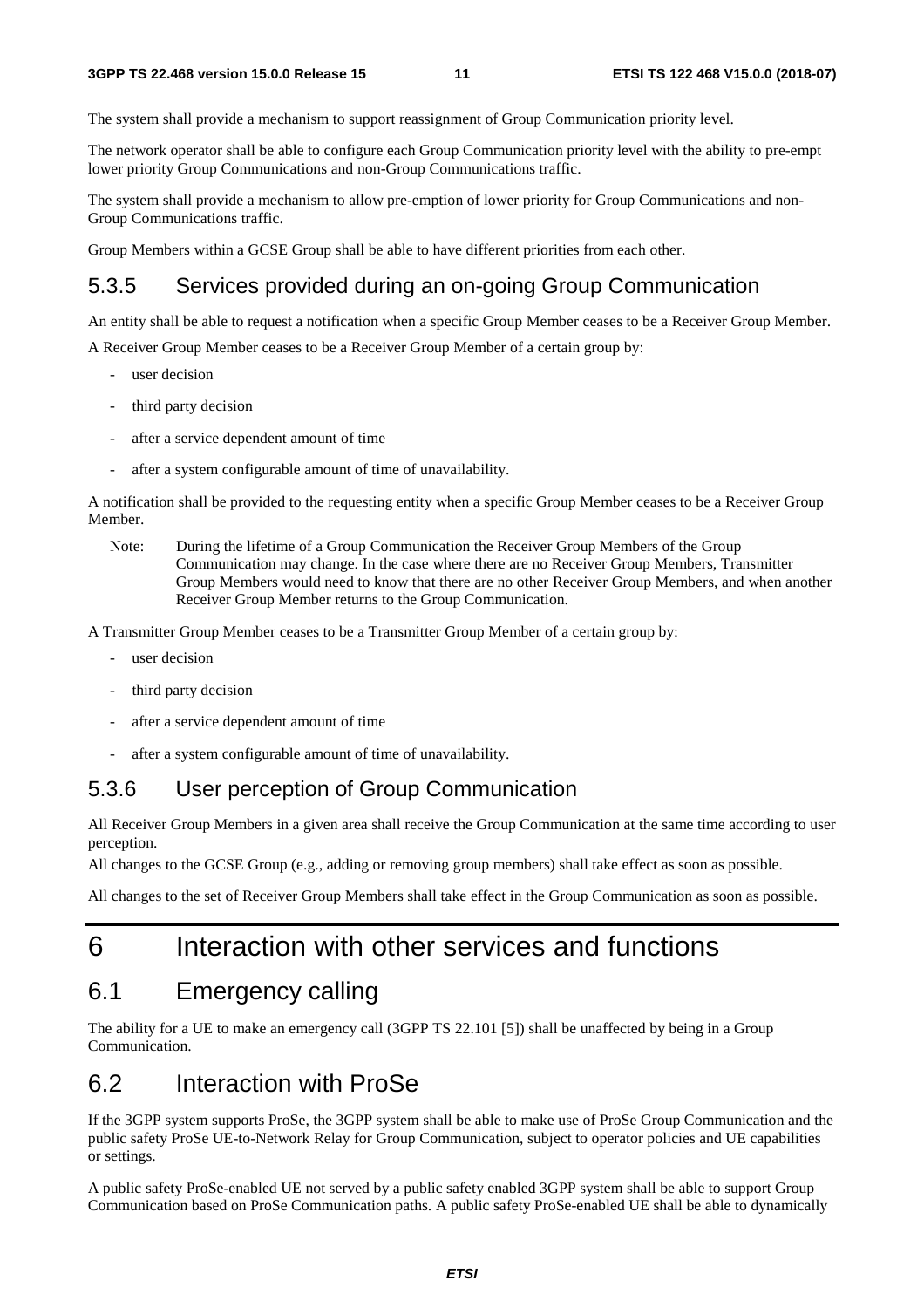express its interest in receiving, via a public safety ProSe UE-to-Network Relay, the Group Communications of one or more GCSE Groups for which it is authorized.

A public safety ProSe UE-to-Network Relay shall be able to relay Group Communication to/from ProSe Communication paths, if the following conditions apply:

- the GCSE Group is allowed to be relayed; and
- the public safety ProSe UE-to-Network Relay is allowed to relay Group Communication.

A public safety ProSe UE-to-Network Relay shall be able to restrict the relayed Group Communication on a per group basis.

The system shall support groups whose membership shall be the same irrespective of whether a Group Communication is made using ProSe Group Communication or GCSE Group Communication.

GCSE Group Members shall be able to access Group Communication services using ProSe Communication paths [9] and/or by network path (3GPP TS 22.278 [9]).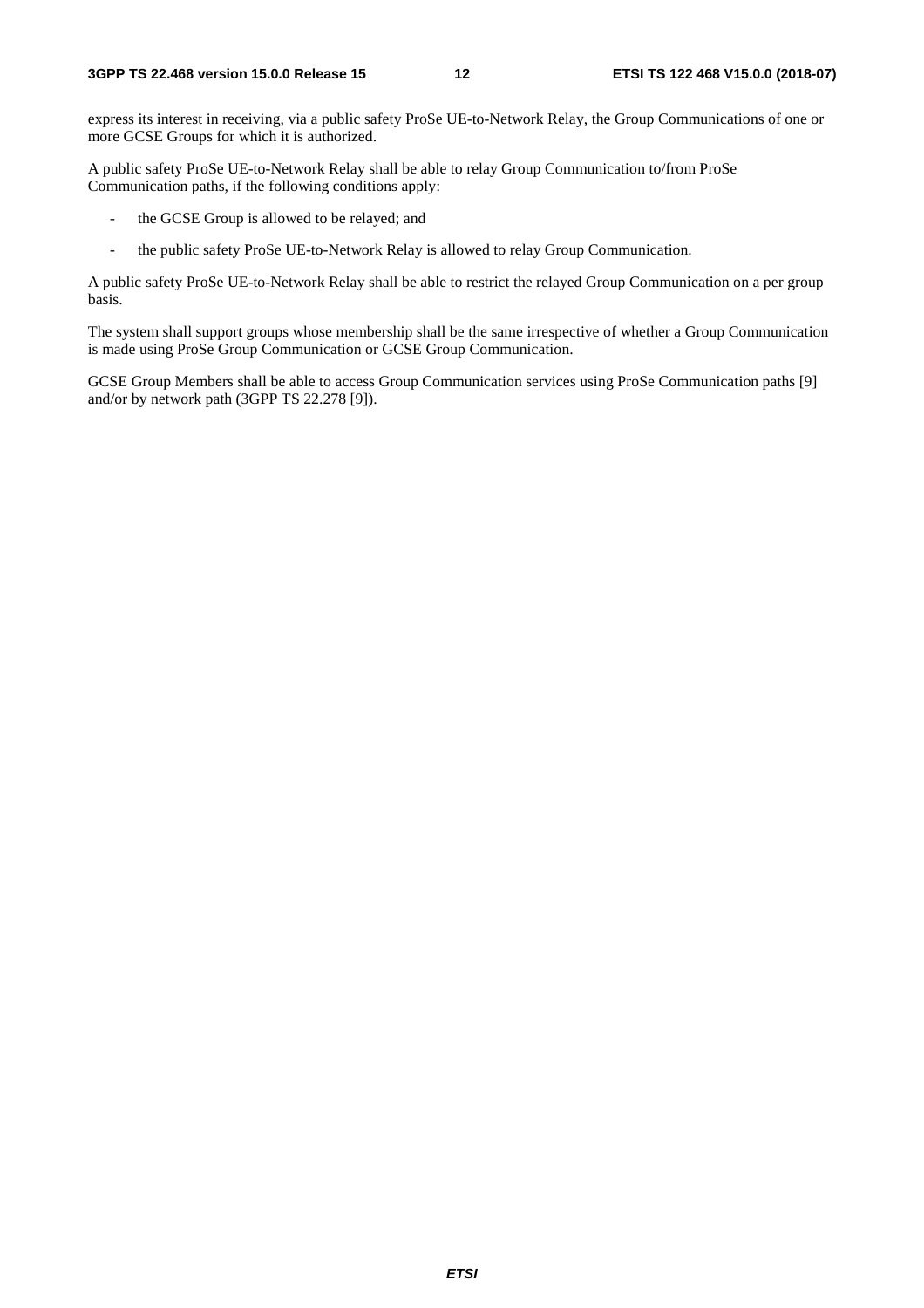## Annex A (informative): Use cases

## A.1 Speech Group Call use case

## A.1.1 Description

This use case describes communications in a speech group call.

## A.1.2 Pre-conditions

A "traffic" group is enabled on the system, where "system" refers to the combination of group call application and underlying 3GPP network.

The list of UEs permitted to join the group is defined on the system.

The operating area of the group is defined on the system (e.g. by lists of radio sites which are allowed to support the group).

UEs are configured with lists of groups that they may join.

Mick is a dispatcher in control of "traffic" group.

Traffic group officers are members of "traffic" group and include Ned, Oscar, Peter and Roger. Simon is another officer who is not authorised to use "traffic" group.

## A.1.3 Service flows

### A.1.3.1 Service Flow 1 – Joining a group

Traffic group officers including Ned, Roger and Peter (but not Oscar), who are within the defined operating area of the traffic group, select the group on their UE devices in order to join the group and communicate in the group. The group is also selected on Mick's dispatcher terminal.

The UE indicates to the user if joining the group was successful.

Oscar is located outside the defined area of the traffic group. His UE indicates that he is out of area for this group.

Simon is within the defined area of the "traffic" group, but he is not authorised to use the group.

### A.1.3.2 Service Flow 2 – Joining and leaving a group based on group operating area

Oscar has not changed the group setting on his UE. He moves into the group's operating area. His UE automatically joins the group, and he receives an indication on the UE that he is now within the operating area of the group.

Ned moves to an area outside the operating area of the group. The system automatically removes his UE from the group. The UE indicates to Ned that he is now outside the operating area of the group.

### A.1.3.3 Service Flow 3 – Call start

Ned moves back to an area within the defined operating area of the group. His UE automatically joins the group, and he receives an indication that he is now within the operating area of the group.

The group is not carrying traffic.

Oscar initiates a call to the group on his UE. The system sets the call up. Oscar receives an indication that the call is set up, and he may talk, within 300 ms of initiating the call setup. Other group members, irrespective of their location relative to Oscar and irrespective of the number of users who have joined the group, receive an indication that a call is starting within 300 ms of Oscar initiating the call setup.

The system efficiently allocates resources on all cells, and cells that provide service to many group members use the same resources for all members to receive the call.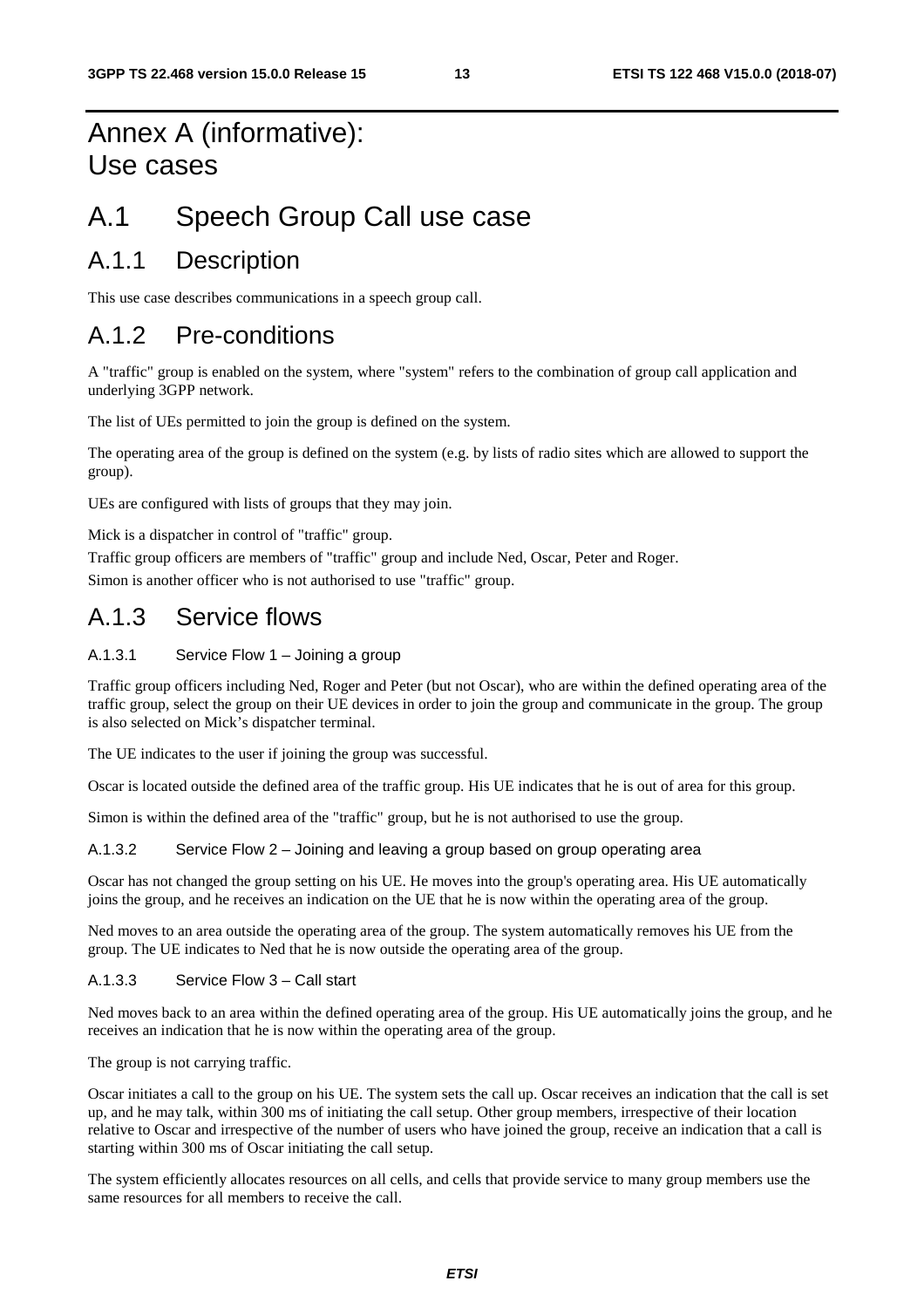Oscar speaks, and all group members including the dispatcher Mick hear the audio that he has spoken within minimal delay (within a few hundred milliseconds). The audio is a one way transmission, i.e. receiving parties hear Oscar's spoken audio, but no-one hears audio from any of the receiving parties.

All receiving parties including the dispatcher, Mick, can see Oscar's identity as the talking party on their UEs up to the time Oscar disconnects his call to the group.

Differences in audio delay are not noticeable to officers standing near each other who are receiving service from the same cell as each other; i.e. they do not hear an "echo" effect from different UEs.

Any UEs which are permitted to be members of the group, but which have not joined the group do not take part in the call.

#### A.1.3.4 Service Flow 4 – Call interruption

While Oscar is still speaking, Ned attempts to speak (i.e. he makes a PTT request).

- If the system is configured such that the transmitting party cannot be interrupted, then Ned's PTT request is rejected. He receives an indication on his UE of the rejection. Oscar continues to speak and to be heard by all receiving parties in the group.
- If the system is configured (such that interruption is possible, or is possible based on relative priorities of Oscar and Ned, and Ned has a higher priority rating), then the system sends a message to Oscar's UE withdrawing transmit permission. The UE indicates this to Oscar, and Oscar's UE no longer transmits. The system grants transmit permission to Ned's UE, which indicates that his request is successful. Ned now speaks, and his speech is heard by the group from this point onwards. All receiving parties now see Ned's identity as the talking party on their UEs.

If priorities are used, at least four priorities are needed for normal user, supervisory user, dispatcher and supervisory dispatcher.

### A.1.3.5 Service Flow 5 – Talking party changeover

When the current talking party (Oscar in 4.1, Ned in 4.2) has finished speaking, an indication is sent to the UEs of all group members.

Peter then initiates speech transmission to the group. The group call goes on with Peter as the talking party.

#### A.1.3.6 Service Flow 6 – Late Entry and mobility

Roger has not previously selected the "traffic" group, and therefore has not been listening to audio. Whilst Peter is transmitting, Roger selects the "traffic" group on his UE. The UE signals to the system that it wants to join the group, and system grants the request. The UE joins the call, and Roger hears the audio being spoken by Peter, and Roger's UE displays Peter's identity as the talking party.

The system allocates resources efficiently to include Roger. If Roger is receiving service from a radio site which is also serving several other users, Roger's UE uses the same resources that are being used for the other users.

Ned is receiving the call on one cell, but moves to another cell whilst Peter is transmitting. The system hands over Ned's call to the new cell. If the new cell is serving several other users, Ned's UE uses the same resources that are being used for the other users. Ned experiences minimal interruption to his received audio due to the cell change.

Whilst transmitting, Peter moves to another cell. The system hands over Peter's call to the new cell and allows him to continue transmission with minimal interruption.

#### A.1.3.7 Service Flow 7 – Call release

Peter finishes transmitting and ends the call on his UE. The UE signals to the system that the transmission is ceased, and the system in turn signals this to all receiving parties in the call. Peter's audio is no longer heard, and his identity is no longer displayed as the talking party.

After a short period of time, the system releases resources which had been assigned to the call.

The Group Call is cleared by the system after a short time after the last speaker and no one has spoken in the meantime (and the system may be configured with a timer to determine this time).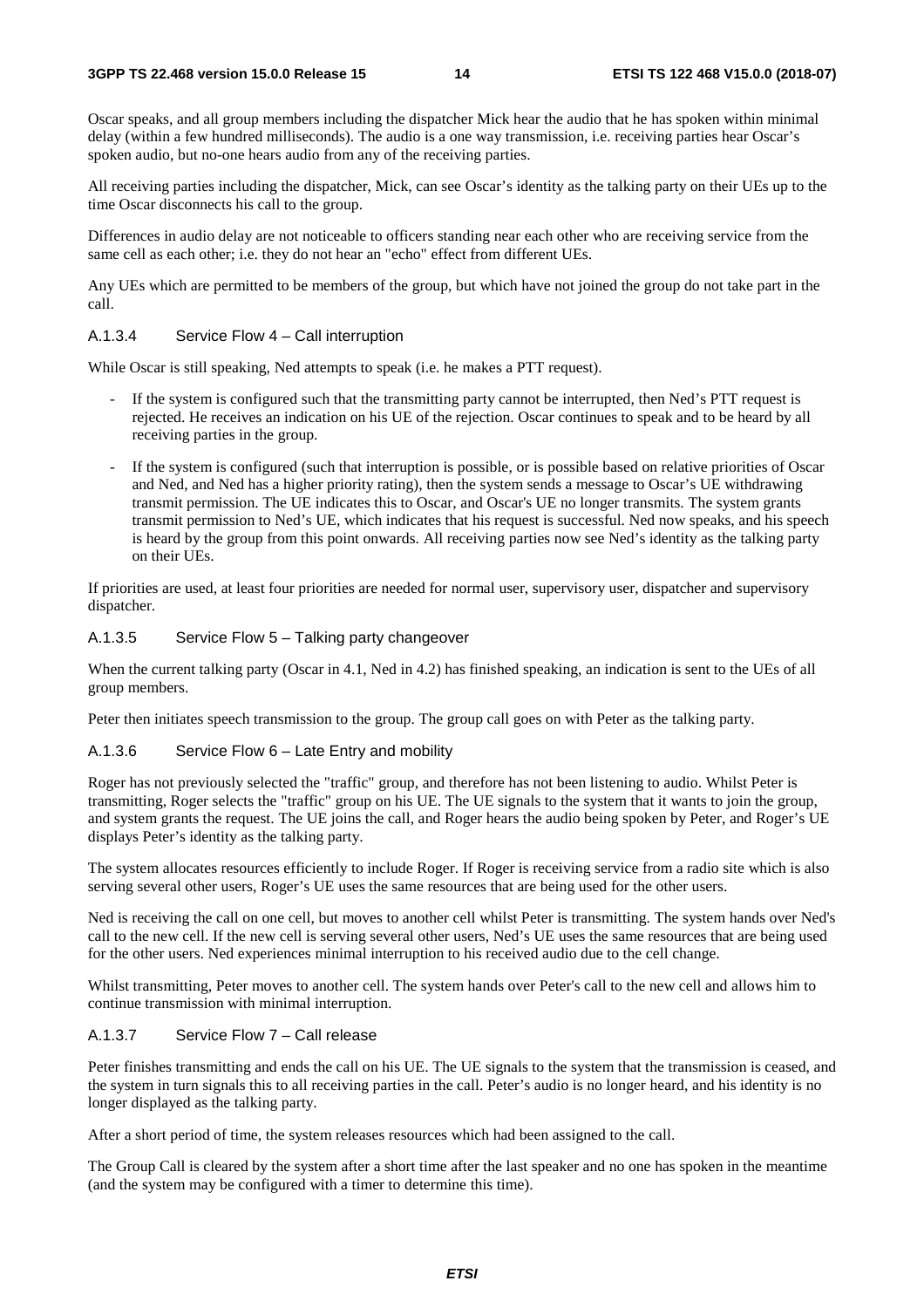#### A.1.3.8 Service Flow 8 – Blocking of resources

Oscar initiates a new call. Traffic group members are spread across several cells.

Calling Party cell busy:

- Oscar's cell does not have enough resources to support the new call.
- Oscar receives an indication that the call cannot be established, and will be queued.
- The system places the call in a queue until enough resources are available at least on Oscar's cell.
- Once enough resources are available, the call is started, and Oscar receives an indication that he can start to transmit.

Receiving Party cell busy:

- Oscar's cell has enough resources to support the call, but on one or more cells where group members are receiving service, the system does not have enough resources to support the new call. Two alternatives may follow:
	- Queued configuration: If the system is configured to queue calls, the call is queued until the system has enough resources to support all the users of the group. Oscar receives an indication that the call has been queued. Once enough resources become available, Oscar receives an indication that he can start to transmit.
	- Immediate call start configuration: If the system is configured to start providing that the talking party's cell has sufficient resources, the call will be started and audio received by receiving parties in the call on cells where the system has enough resources to receive the call. If cells that did not have enough resources at the start of the call subsequently have the enough resources available e.g. due to a reduction in load, users on those cells are connected into the call as soon as is possible.

### A.1.4 Post-conditions

Whilst idle, the group is not consuming system resources.

## A.2 "See what I see" use case

## A.2.1 Description

This use case illustrates a situation where a policeman shares multimedia content (video and/or picture) with all the members of a pre-defined group (including the dispatcher and group members in the field). According to the operational rules of the users, the sharing of multimedia content within a group might be authorized by a dispatcher or not. This use case describes the case where the sharing is authorized by the dispatcher.

## A.2.2 Actors

A group of police officers is affected to a mission of protecting a touristic and shopping area from pickpockets and delinquency acts.

Officer Graham is the dispatcher in the control room.

Officer Smith and Johnson are two members of the team on the field.

Officer Smith is assigned to the surveillance of the main square of the touristic and shopping area. Officer Johnson is another member of the group assigned to the surveillance of a set of streets adjacent to the main square of the area.

## A.2.3 Pre-conditions

A group "Area Protection Team" is created to provide multimedia communications between the officers in the field and the incident management officer in the control room.

All officers (including Officers Graham, Smith and Johnson) have their equipment configured to the "Area Protection Team" group.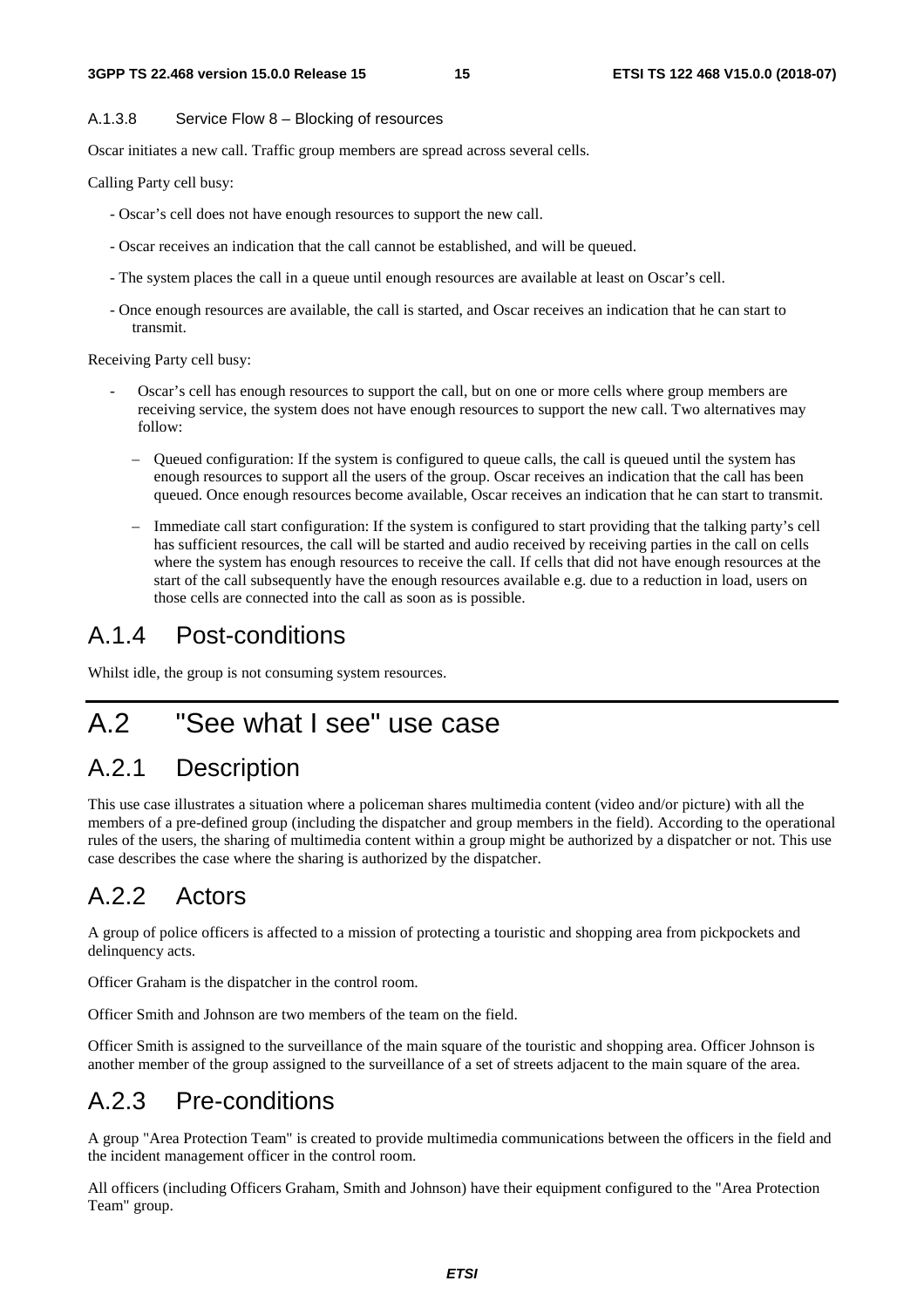Officer Smith is equipped with a wearable camera connected to his UE. Officer Smith's terminal is also capable of multimedia communications (video, voice group calls, text and data). All members of the group in the field have the same equipment set-up.

Default communication mode is Push to Talk (PTT) voice [refer to A.1 "Speech Group Call Use Case and requirement proposal"].

## A.2.4 Service flows

1- Officer Smith is supervising the main square of the touristic and shopping area. He is in voice group call communications with all members of the team on the "Area Protection Team" group.

2- Suddenly, a pick-pocket steals a camera from a tourist in the vicinity of the Officer Smith. Officer Smith informs the team (including the dispatcher) using PTT voice communication that an incident is occurring in the main square.

3- Officer Smith identifies the suspect in the crowd. He activates the transmission of his wearable live video camera. A live video communication is created between Officer Smith's UE and the control room. Officer Graham can also see the suspect on the live video. Optionally, Officer Smith receives an indication that Officer Graham is actually receiving the live video flow.

3bis- Optionally, Officer Graham remotely triggers a modification of the quality of the live video to a higher quality.

4 – Officer Graham dispatches the video to the other members of the team so that all of them can identify how the suspect looks like (note, suspect identification can be augmented by means of voice description using the PTT communications on the "Area Protection Team" and/or by highlighting and tracking the image of the suspect on the live video). A video group communication is then created from the network to all team members. All team members can now see what Officer Smith is seeing and can also identify the suspect in the crowd.

5 – From the live video that Officer Johnson receives on his terminals, he realises that the suspect is running into his direction. He gets ready to arrest the suspect.

6 – Officer Johnson arrests the suspect.

## A.2.5 Post-condition

After the suspect has been arrested, Officer Graham suspends the sharing of the video with all group members.

Officer Smith stops transmitting live video images.

Communications between all members of the team reverts to nominal PTT voice communication.

## A.3 Harmonized multi-agency use case

## A.3.1 Description

This use case illustrates a situation where a GCSE group of personnel from one local agency (e.g. fire fighters) will need to be joined with other GCSE groups of personnel from other agencies representing the same locality (e.g. police, ambulance), or with other GCSE groups from national, international or adjacent localities (e.g. police from an adjacent force, national authorities, or authorities from an adjacent country). In all cases the various groups which form the composite group must be able to join/leave the composite group and be identified as members of it. The individual personnel must also be able to fully participate in multimedia sessions within the composite group (i.e. take the floor, receive broadcast communications, etc.).

## A.3.2 Actors

A group of local fire fighters, called to an explosion and gas leak from a chemical facility close to a national border.

The local fire service dispatcher.

A group of local ambulance personnel, called to attend to casualties at the site.

A group of local police officers, called to evacuate residents downwind of the leak in the same country.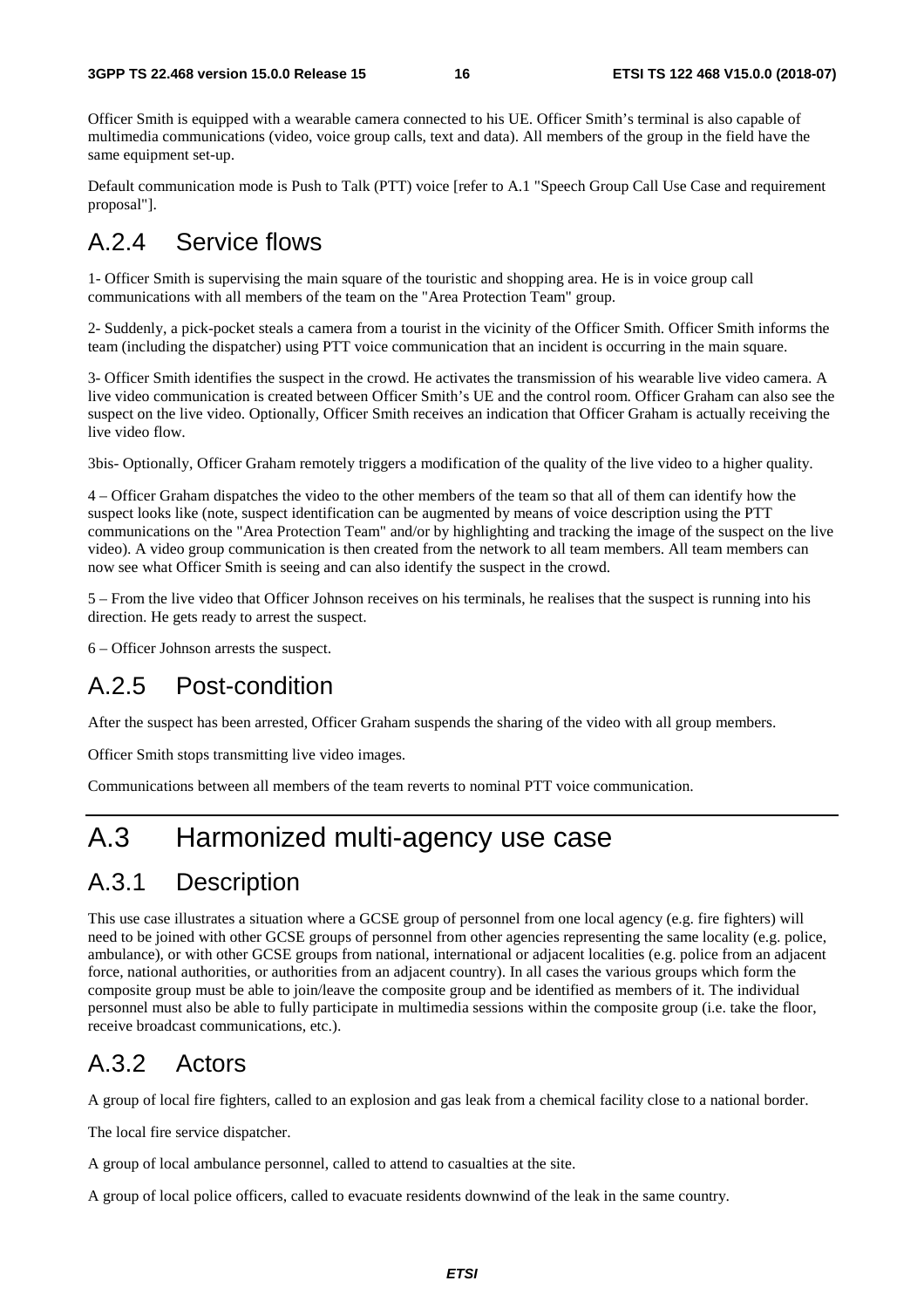A group of police officers in the adjacent country, called to prepare for possible evacuation of residents downwind of the leak in their territory.

## A.3.3 Pre-conditions

The local fire fighters are members of GCSE Group A.

The local ambulance personnel are members of GCSE Group B.

The local police officers are members of GCSE Group C.

The group of police officers in the adjacent country are members of GCSE Group Z.

The GCSE applications on the UEs in all four groups are compatible, and are able to interwork with one another and with any of the four individual GCSE servers which may eventually control them.

## A.3.4 Service flows

1- The local fire fighters are called to the scene and use GCSE Group A. They notice casualties. The local ambulance personnel attend to the casualties and use GCSE Group B.

2- A second chemical storage tank is seen to be in imminent danger of rupture so the Fire Service Dispatcher adds GCSE Group B to Group A to form a composite group, in order to keep Ambulance personnel appraised of the situation. Members of both groups are able to use the composite group to communicate amongst each other using all the common capabilities of the GCSE clients resident on their UEs.

3- The local police officers are called to the surrounding area in order to evacuate nearby residents and prevent others from entering. They use GCSE Group C. The Fire Service Dispatcher adds GCSE Group C to the composite group in order to keep them appraised. Members of all three groups are able to use the composite group to communicate amongst each other using all the common capabilities of the GCSE clients resident on their UEs.

4- The prevailing wind carries the gas cloud from the initial leak towards the national border so the Police Authority in the adjacent country mobilises their local force to prepare residents for evacuation. They use GCSE Group Z.

5- The Fire Service Dispatcher adds GCSE Group Z to the composite group to keep the police force in the adjacent country appraised. Members of all four groups are able to use the composite group to communicate amongst each other using all the common capabilities of the GCSE clients resident on their UEs.

6- The second chemical storage tank is successfully damped down by the local fire service, made safe, and further danger is averted. The initial gas cloud dissipates to a safe level.

7- The local fire fighters inform the Fire Service Dispatcher that all is safe. The Fire Service Dispatcher is able to inform all members of the composite group that the incident is over.

## A.3.5 Post-condition

Having informed the composite group members that all is safe the Fire Service Dispatcher dissolves the composite group.

Communications between members of the four individual GCSE groups continue within the separate groups A, B, C, and Z.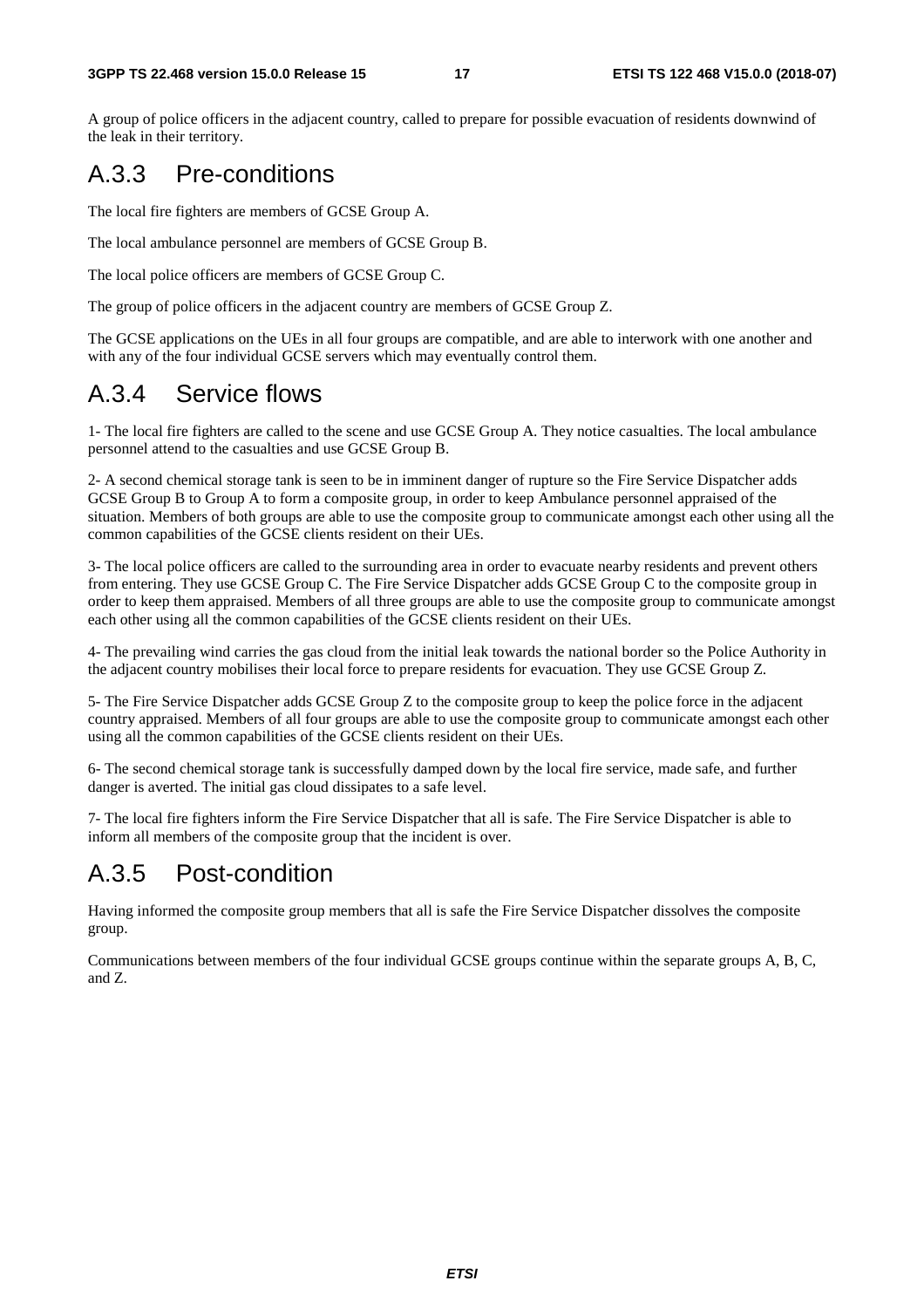## Annex B (informative): Group communication concept(s)

From the 3GPP network perspective the concept of a group communication appears to be a foreign concept. The concept of group communication has been the underpinnings of public safety communications currently and in the past, not point to point communications. A group communication is the ability for a set of devices to be considered as a whole. In these public safety systems the method for identifying a group communication has evolved from a particular radio frequency to an abstraction (i.e., a logical group identifier). The logical Venn diagram shown in figure 1 shows the concept of a group communication considering three characteristics: a member of a group (A), the device is reachable (R), and the device wants to participate (P).



**Figure B.1: Group characteristics** 

The truth table shown in Table B.1 provides the expected actions that the 3GPP network must provide to the device based on these three characteristics.

**Table B.1: Expected actions** 

| representative<br>device | member of<br>group | reachable | wants to<br>participate | actions                                                                 |
|--------------------------|--------------------|-----------|-------------------------|-------------------------------------------------------------------------|
| x8                       |                    |           |                         | receives notice, receives call, participates in<br>communication        |
| x7                       |                    |           |                         | receives notice, receives call, does not participate                    |
| x6                       |                    | F         |                         | does not receive notice, does not receive call, does<br>not participate |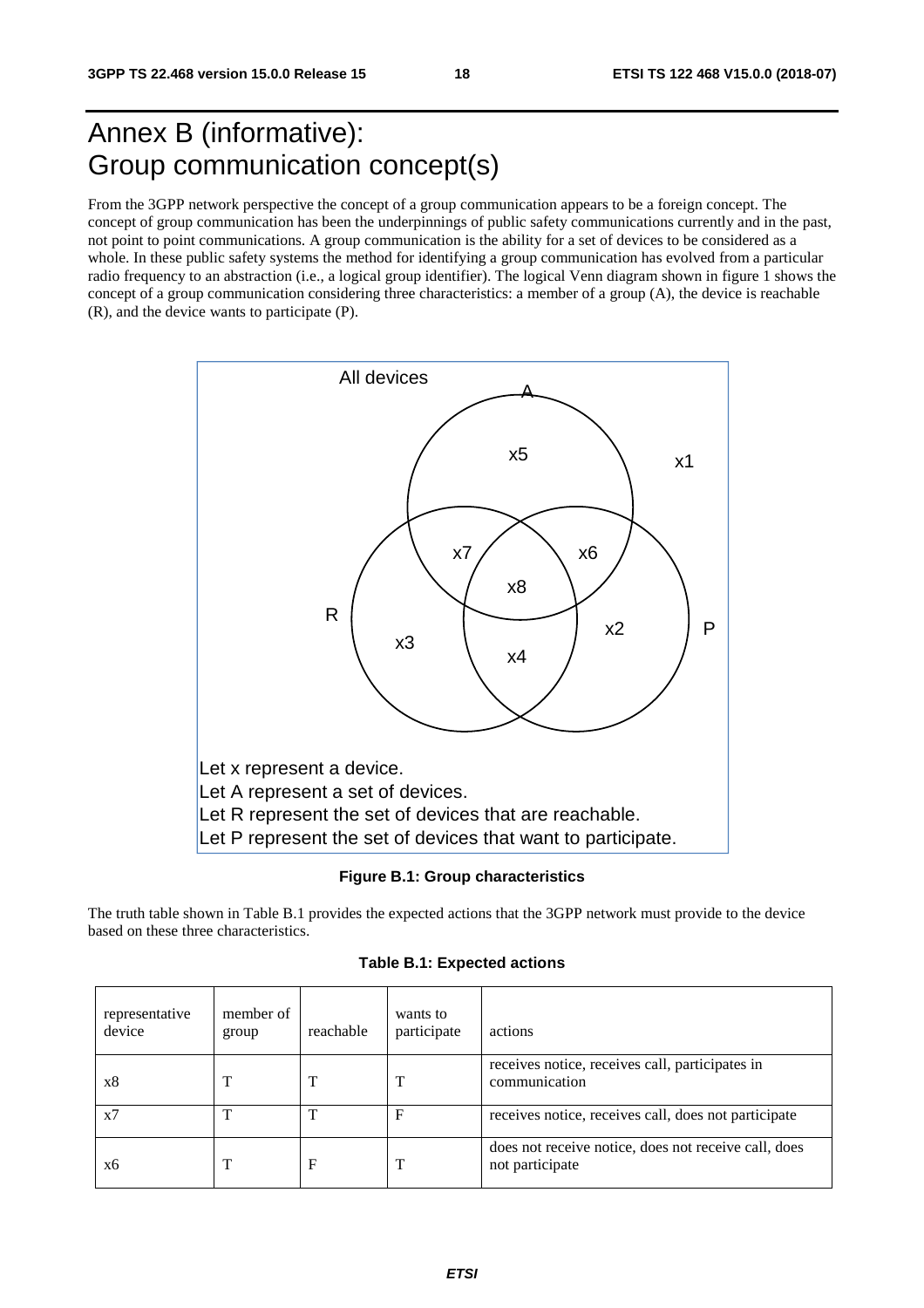| x5 |   | $\mathbf F$ | F | does not receive notice, does not receive call, does<br>not participate |
|----|---|-------------|---|-------------------------------------------------------------------------|
| x4 | F | т           |   | does not receive notice, does not receive call, does<br>not participate |
| x3 | F | T           | F | does not receive notice, does not receive call, does<br>not participate |
| x2 | F | $\mathbf F$ |   | does not receive notice, does not receive call, does<br>not participate |
| x1 | F | $\mathbf F$ | F | does not receive notice, does not receive call, does<br>not participate |

Using these characteristics the 3GPP network needs to know the devices that make up the group communication so that it can make the appropriate inquiries and make the correct decisions to determine reachability, membership, and participation. The condition (or indication) to participate may be at the device level or may be a decision made by the user of the device. The 3GPP network is the only entity that knows whether a device is reachable. The application layer can indirectly obtain the reachability information from the 3GPP network (e.g., be using it to deliver an application "ping" message). As one can see from Table 1 the actual devices that will compose the group communication may not be all of the devices that are listed as members of a group.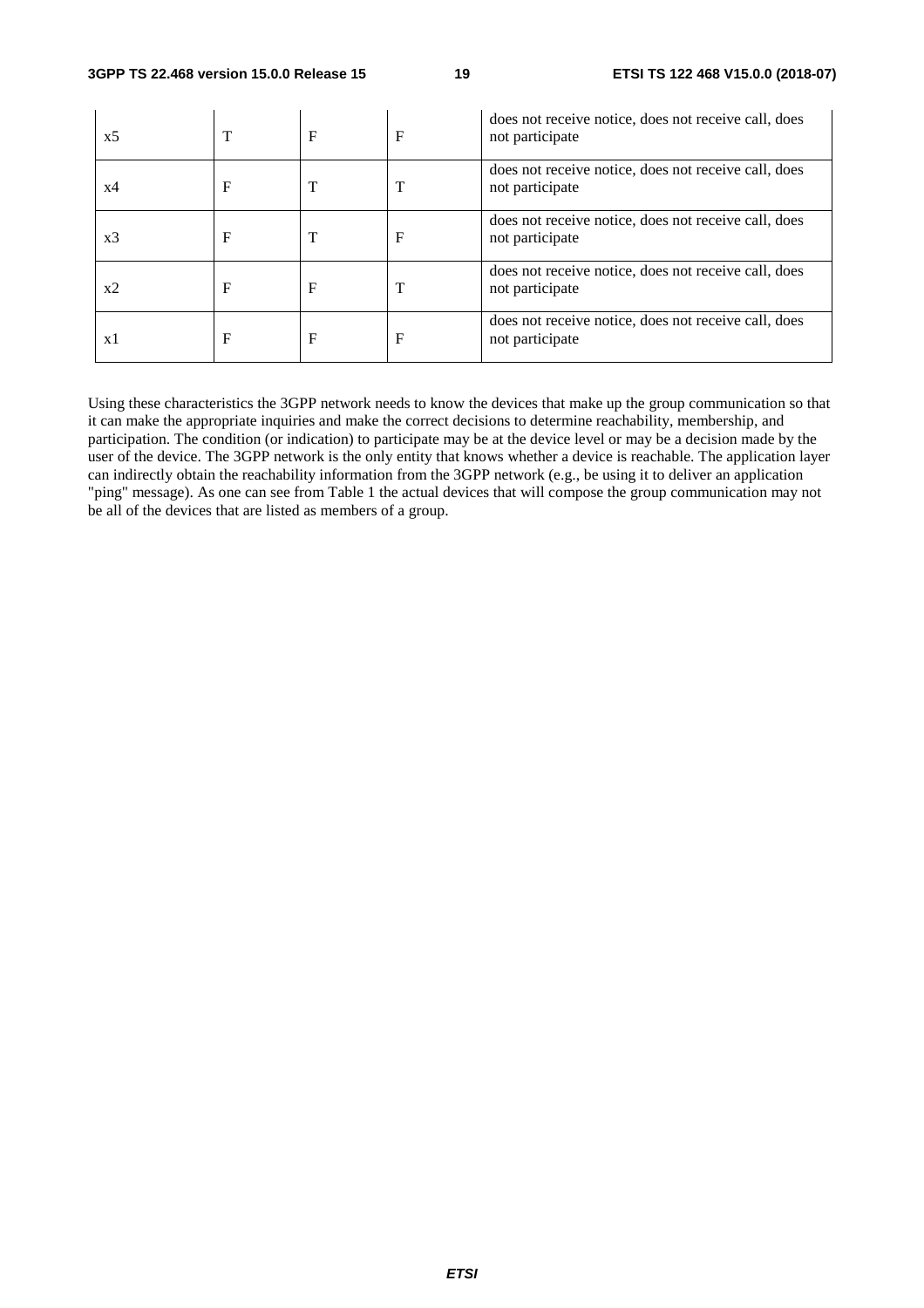## Annex C (informative): Description of usage of GCSE for public safety

Based on real life scenarios, at least 36 simultaneous voice group communications involving a total of at least 2000 participating users in an area , with up to 500 users being able to participate in the same group could be expected.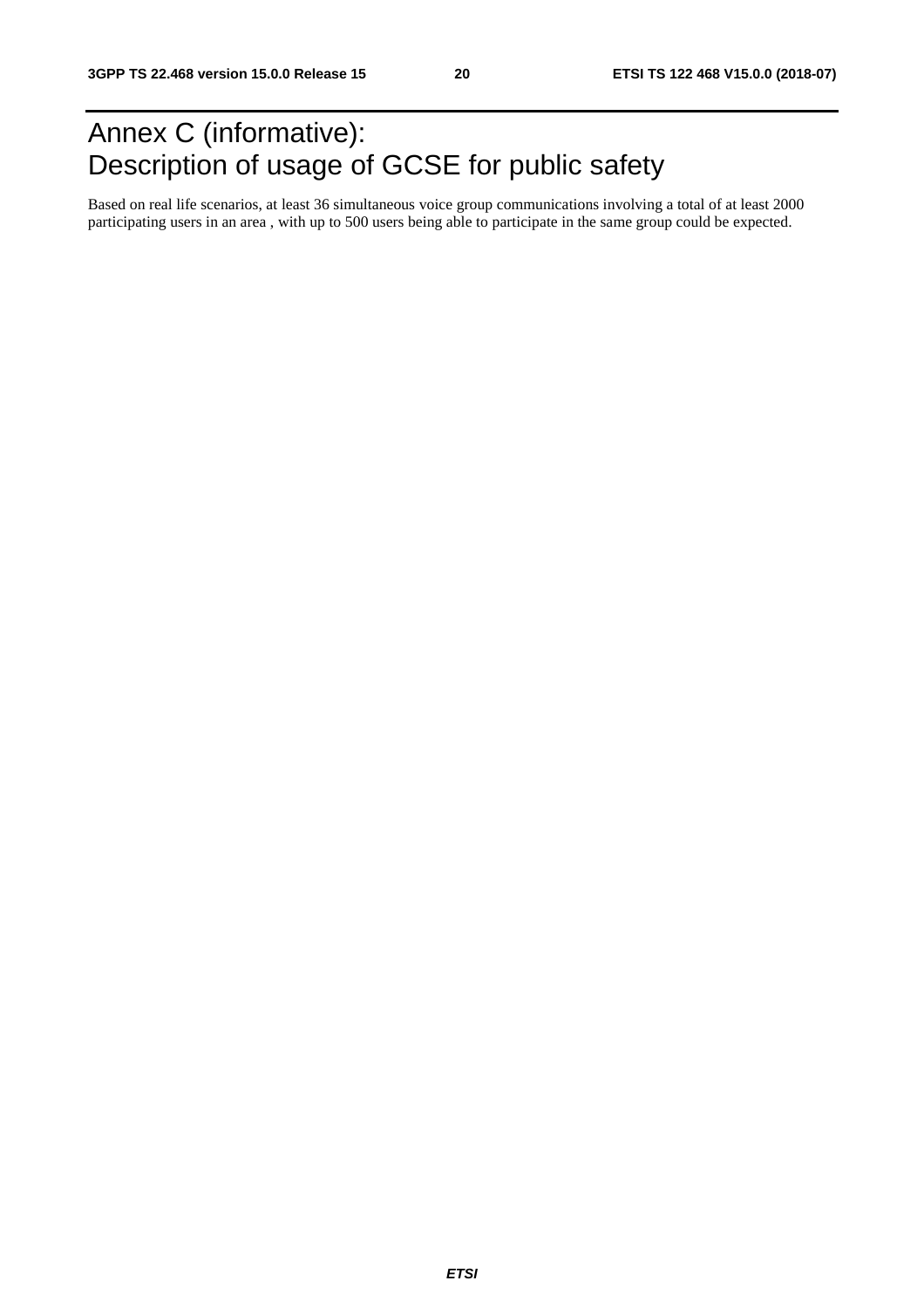## Annex D (informative): Change history

| <b>Change history</b>  |                     |                |             |           |                |              |  |                                                      |            |                         |                       |
|------------------------|---------------------|----------------|-------------|-----------|----------------|--------------|--|------------------------------------------------------|------------|-------------------------|-----------------------|
| <b>TSG SA# SA Doc.</b> |                     | <b>SA1 Doc</b> | <b>Spec</b> | <b>CR</b> | <b>Rev Rel</b> |              |  | <b>Cat Subject/Comment</b>                           | <b>Old</b> | <b>New</b>              | WI                    |
| SP-60                  | SP-130292           |                | 22.468      |           |                |              |  | One-step-approved by SA#60                           | 1.0.1      | 12.0.0                  | GCSE LT               |
| <b>SP-66</b>           | SP-140753 S1-144547 |                | 22.468      | 13        |                | $Rel-13$ $C$ |  | Removing floor control<br>requirements from GCSE LTE |            |                         | 12.0.0 13.0.0 GCSE LT |
| SP-75                  |                     |                |             |           |                | Rel-14  -    |  |                                                      |            | $13.0.0$   $14.0.0$   - |                       |
| <b>SP-80</b>           | SP-180306 S1-181381 |                | 22.468      | 0014      |                | $Rel-15$ F   |  | Removal of LTE specific<br>terminology from 22.468   |            |                         | 14.0.0 15.0.0 MCOver  |